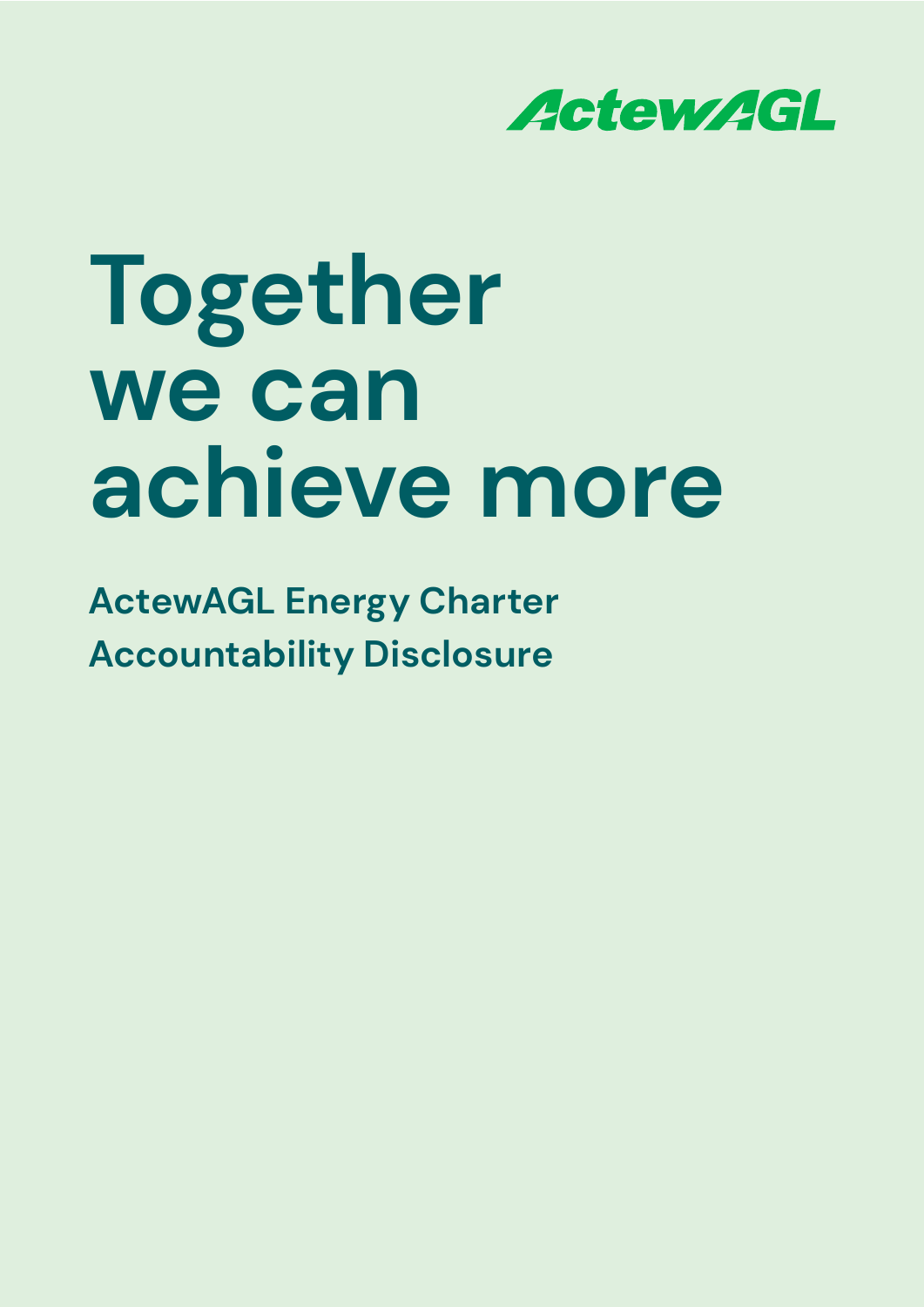

### **MESSAGE FROM OUR CEO**

ActewAGL has been an active part of the Canberra region for more than 100 years. As a provider of essential services, our aim is to continue to ensure we provide safe, sustainable and affordable energy to our community.

We are proud to be one of the 23 signatories in the world-first, whole-of-industry Energy Charter. We are excited to work shoulder-to-shoulder with other industry leaders to help cultivate cultures and solutions that will deliver energy in line with community expectations.

Together, we'll find new ways to support our customers manage their bills, empower them to use energy more efficiently, provide more clean energy options and improve our services.

In committing to the five principles, we've already seen a positive impact across our business, inspiring initiatives like our ActewAGL Vulnerability Action Plan and an increased focus on engaging customer feedback into our product development process. This feedback loop gives us a laser sharp focus on what customers are saying matters most. It's also shown us how much more can be done.

As our first disclosure report, this document establishes a baseline against which we can assess our performance into the future. It highlights the areas in which we can make improvements and where we need to focus next.

ActewAGL will continue to look forward—to collaborate across the supply chain and to help drive the changes that will lead to better outcomes for all.

We look forward to the next stage of the Energy Charter process and its continued role in guiding our ongoing improvements and, ultimately, better outcomes for the customers we serve.

La Sache

Sam Sachse Acting Chief Executive Officer, ActewAGL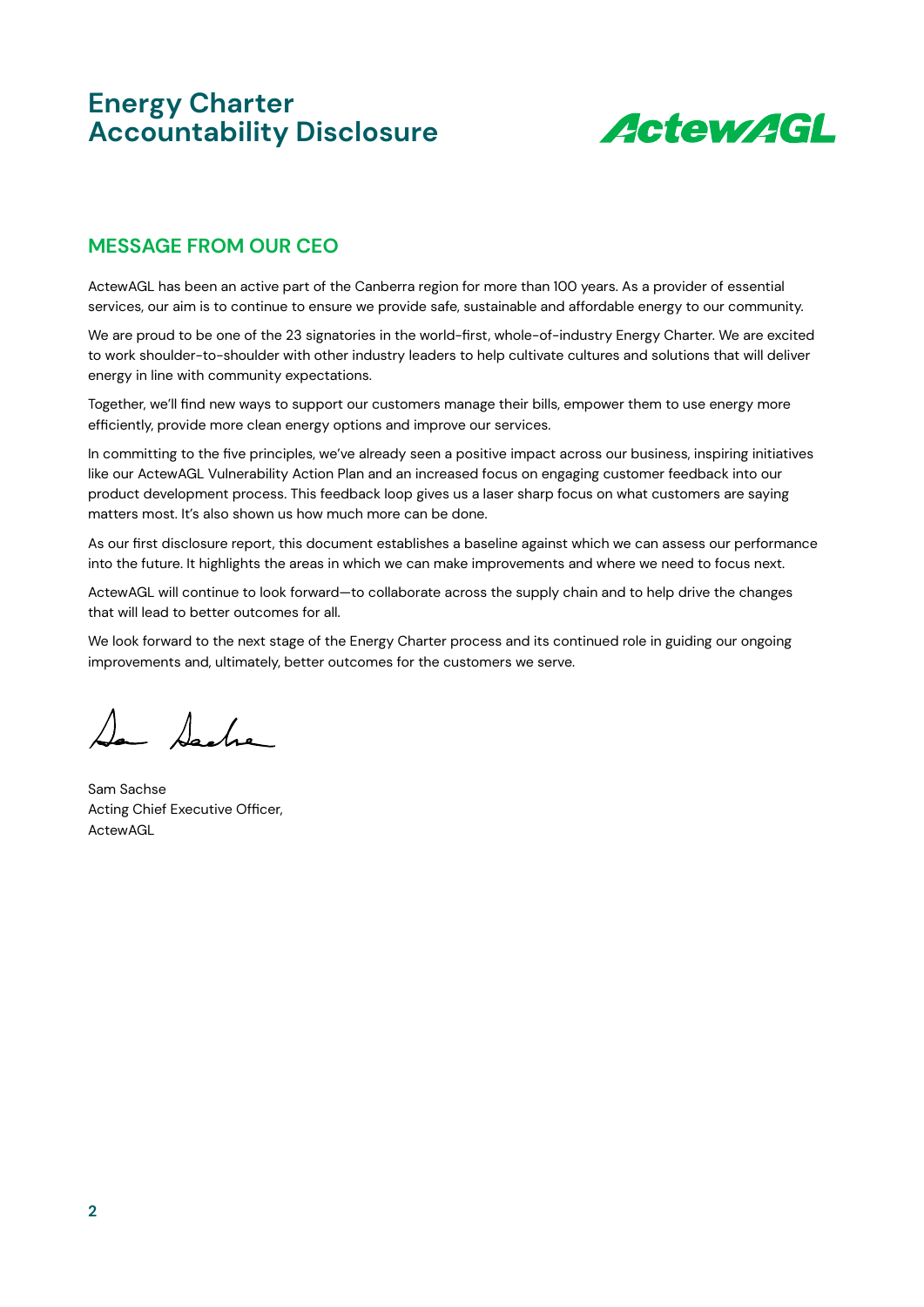

### **SUMMARY AND HIGHLIGHTS**

#### **Why we are an energy charter signatory**

ActewAGL Retail (ActewAGL) has provided energy to the people of Canberra and the region for more than 100 years. We are a local energy retailer and we live in the community we serve. This gives us a unique ability to stay connected to our customers and community. Our history and position also means we have a responsibility to our community and this responsibility is something we take very seriously.

#### **How is being a signatory contributing to positive change**

Our commitment to the Energy Charter has provided us with a focused opportunity to ensure changes implemented are in line with this nationally consistent set of principles, to ultimately drive improved customer outcomes. Through engagement with our customers and by training our staff, we are well positioned to deliver an ongoing transformation program, optimising services to meet and exceed the expectations of our customers and community.

Our work over the initial reporting period has demonstrated the opportunity to build on our capacity for data-led insights, to more thoroughly anticipate and understand our customer needs and gauge satisfaction.

Improvements we've made so far:

- Introduced automated post-call surveys.
- Increased our investment in Customer Service Benchmarking Australia (CSBA) measurement and reporting.
- Conducted regular quality assurance monitoring calls.
- Shifted to a more contemporary quantitative research platform.
- We've increased our visibility across a range of important customer experience outcomes.
- Our Customer Experience and Training Officer is focusing on the results of our satisfaction surveys, ensuring we make the changes required to deliver improved outcomes for customers.
- Rolling out more regular and intensive training for our people, including removing barriers that impact our average handling time.
- Introduced an enhanced self-service phone IVR (Interactive Voice Response) and holding monthly customer feedback meetings.
- Established a new team to increase our capability in product development, ensuring products are designed with the customer in mind. By the end of this year, we will have introduced two new products to the market which have been designed to respond to what customers are saying matters most.

### **KEY PRINCIPLE HIGHLIGHTS**

#### Principle one

ActewAGL recognises that company culture is at the heart of delivering a better customer experience. ActewAGL is utilising CultureAmp, an independent company culture survey, to understand the current culture and where improvements can be made. We are also taking significant steps to build upon our capabilities to strengthen transparency and communication across the company.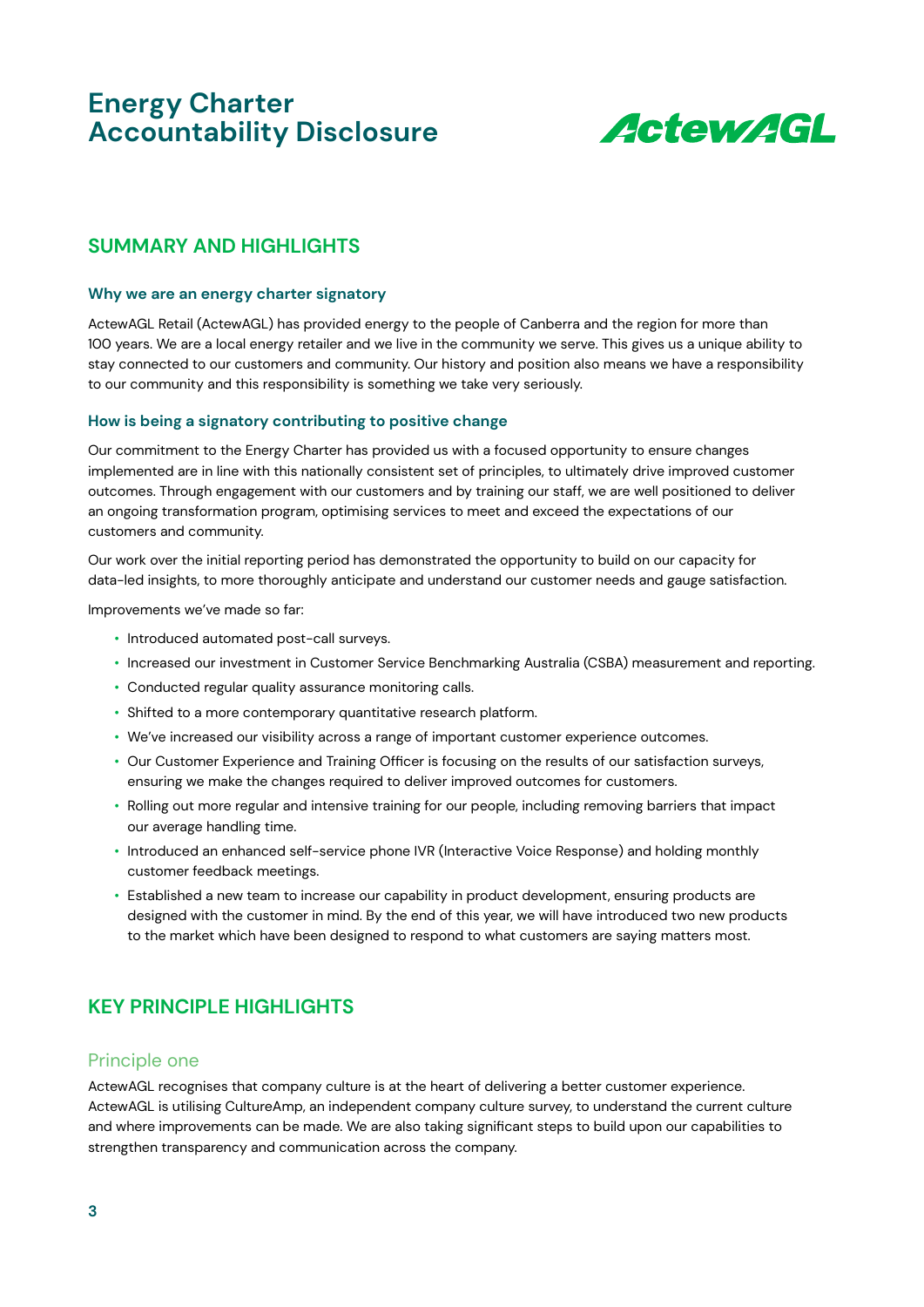

To further support our work to put customers at the centre of our business, we're also currently transforming from transactional reporting to a deeper level of customer understanding and exploring the introduction of a Customer Reference Group. This group will provide engagement across a representative group of residential and business customers in order to gain insights, test ideas and develop new, customer-led responses to everything we do.

### Principle two

Significant changes are happening in the area of digital engagement. We've identified additional opportunities to meet customer expectations with insights into our digital services, and the range of services available through the ActewAGL online platforms. Both our website and online 'Self-Service Platform' are being completely redesigned, based on customer feedback. The new platforms are due to be launched December 2019. This will result in:

- Delivering a better customer experience.
- Customers will have the tools to look further into their energy usage and bills.
- Improve cost transparency, comparison and introduce other additional functionality.

### Principle three

Safety to our customers and employees is of the highest importance and to ensure this focus remains, we've made improvements to our safety management system (Guardian), to increase visibility around safety compliance for contractors.

### Principle four

We've also taken action to open The ActewAGL Energy Bar, to be located in the Canberra CBD. A walk-in customer service desk, this service will support customers who prefer face-to-face contact, or require extra personable, focused help with their bills or complex questions. It will allow our customers to have direct and immediate access to personalised energy assistance.

### Principle five

Staying Connected, our financial hardship program, is currently being reviewed. This program is strong and benefiting many customers in need, however we have recognised an opportunity to look deeper into customer vulnerability. This has inspired the development and implementation of our ActewAGL Vulnerability Action Plan. Working with community groups, including Care Financial Services and the Salvation Army, we are pivotal in providing pathways and additional support to some of our most vulnerable customers. Our customer service training has expanded to include training from Lifeline, to assist employees in identifying customers that need additional support.

Our approach to sponsorships and strategic partnerships is changing. We're shifting our focus from traditional sponsorships commitments to a Community Partnerships model, to ensure our customers remain at the centre of what we do.

We're confident that many of the decisions taken in the reporting period will result in real and measurable positive customer outcomes over the near-term, and we look forward to continuing to report on our progress.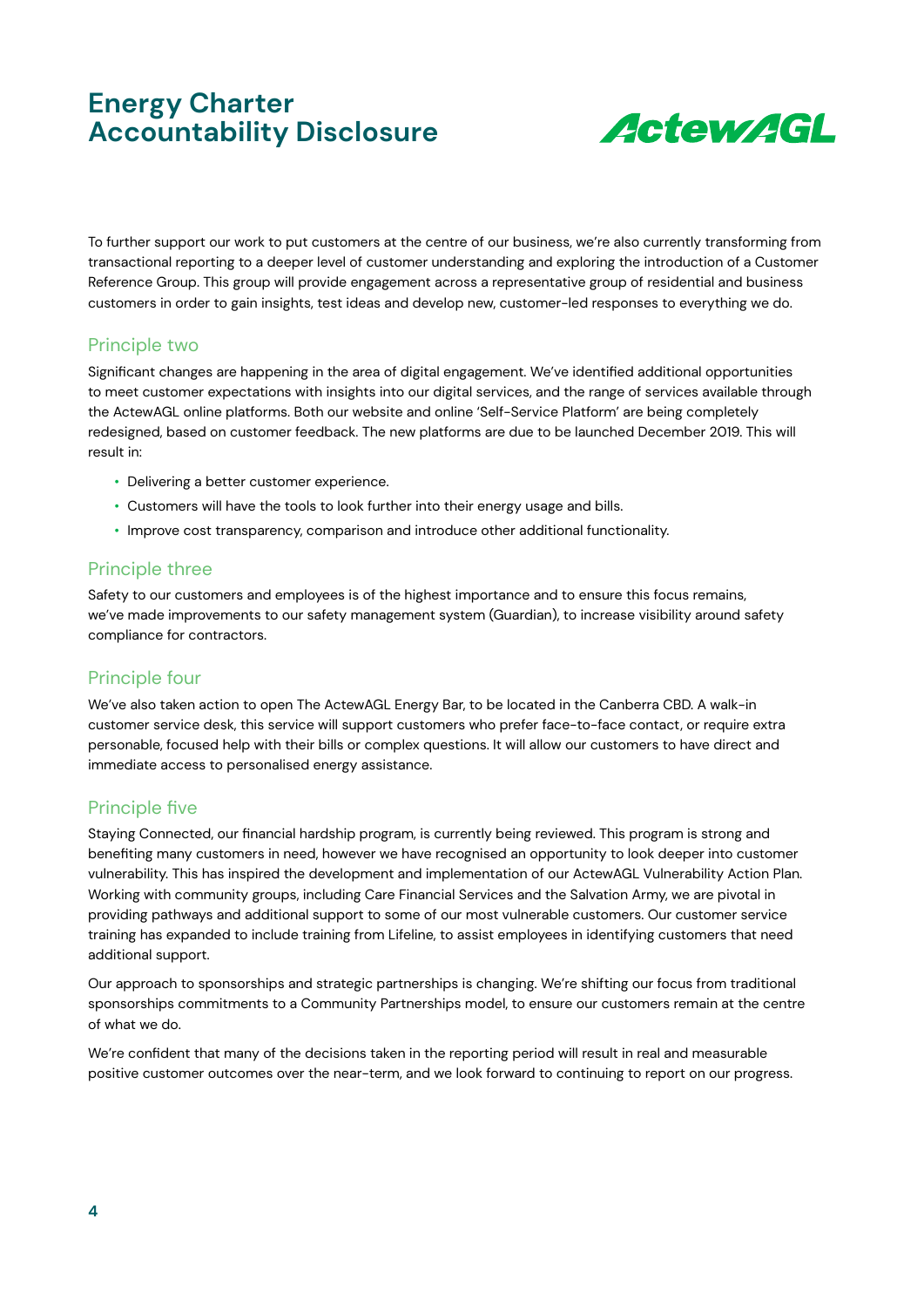

### **PRINCIPLE ONE**

#### **We will put our customers at the centre of everything we do and the energy system.**

ActewAGL has provided energy to the people of Canberra and the broader region for more than 100 years. As a local energy retailer, we have always had a unique ability to stay connected to our customers and community.

Our commitment to the Energy Charter has provided us with a focused opportunity to assess how our business is performing with regard to putting our customers at the centre of what we do. It has reinforced the importance of the right culture and the impact of this on our customers, as well as our business. We understand that the 'cultural climate' will guide the decisions we make, the way we behave and the outcomes we deliver. Our focus on getting culture right will ensure that we deliver on our customer commitments as well as on the long-term success of our business.

Over the period covered in this disclosure, we have commenced work on a new strategic direction with outcomes aligned to our Energy Charter commitments. We have commenced a process of customer journey mapping and are investing in the collection of more sophisticated insights from customers and our people.

Our new strategic direction is already showing positive results. Customer complaints have reduced and our customer satisfaction research has found that more of our customers' issues are being resolved faster and more efficiently.

However, there is so much more we can do. Our Energy Charter commitments have highlighted areas that need improving, particularly in our ability to understand customer needs in a deep, qualitative sense. We have identified an opportunity to improve ActewAGL's data and analytics capabilities—which underpins a more personalised service driven by genuine consumer insights.

### **PRINCIPLE IN ACTION**

#### **1.1 Have a Board that actively oversees the business' culture in order to be aligned with Energy Charter Principles.**

The ActewAGL Joint Venture Board is actively engaged in overseeing and measuring organisational culture and continually remains well connected to the business culture. However, we identified an opportunity to strengthen formal reporting and measurement arrangements and have taken steps to ensure this is addressed as part of our suite of initial Energy Charter actions.

| <b>Strategic direction</b> | Over the period covered by this disclosure statement, the ActewAGL Board has driven<br>the development of a new strategic direction which aligns with our Energy Charter<br>commitments. This strategy has been approved at board level and underpins the new<br>set of company values that will drive decisions and operations. |
|----------------------------|----------------------------------------------------------------------------------------------------------------------------------------------------------------------------------------------------------------------------------------------------------------------------------------------------------------------------------|
| <b>Board updates</b>       | The Board endorses ActewAGL's approach to putting the Energy Charter Principles<br>in action. Board papers have been updated to reflect our participation in the Energy<br>Charter, with a new section dedicated to updates on specific actions related to our<br>Energy Charter commitments.                                    |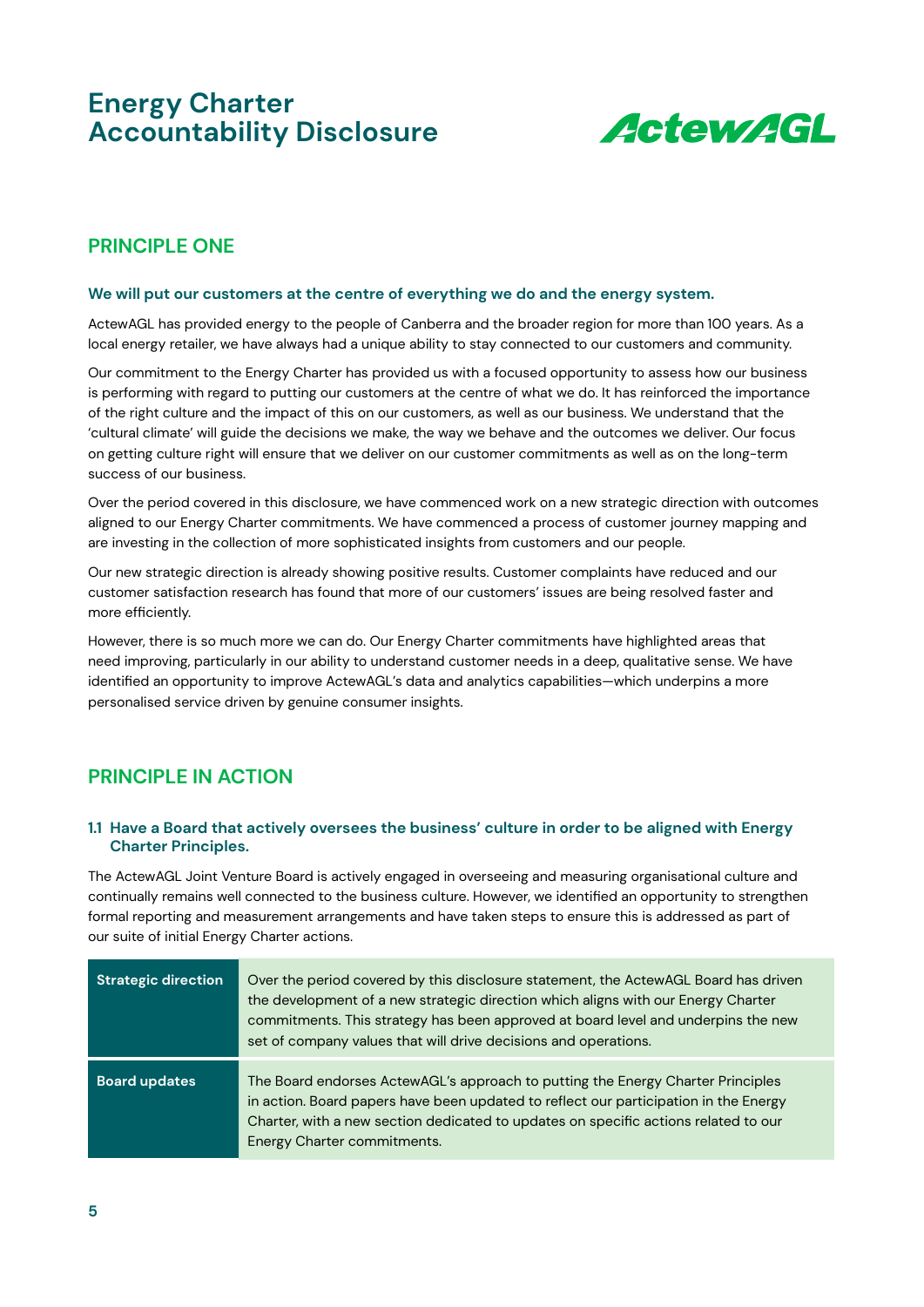

| <b>Culture survey</b><br>and measurement | • A culture survey was conducted across all employees, with results benchmarked<br>and formally reported to the Board. CultureAmp was used for this research-<br>a contemporary solution that allows us to move from annual culture surveys to<br>regular 'pulse' research.                                                                                                                                                                                                                                                        |
|------------------------------------------|------------------------------------------------------------------------------------------------------------------------------------------------------------------------------------------------------------------------------------------------------------------------------------------------------------------------------------------------------------------------------------------------------------------------------------------------------------------------------------------------------------------------------------|
|                                          | • This approach increases visibility around the cultural climate and allows us<br>to respond rapidly to any emerging issues. Although our engagement score<br>has increased slightly from last year, there is still room for improvement.<br>We understand the factors that positively impact employee engagement and in<br>order to improve in this area, an organisational culture program will commence<br>during the next reporting period. The effects and outcomes will be disclosed<br>as a part of our Maturity Statement. |
|                                          | Our new strategic direction, which has been shared with employees, will<br>٠<br>give them a better sense of our shared vision and purpose, encouraging<br>renewed engagement.                                                                                                                                                                                                                                                                                                                                                      |

#### **1.2 Have management operationally accountable for embedding a 'customer at the centre' culture.**

As part of our commitment to the Energy Charter, we have realigned our strategic direction to ensure the customer is at the heart of everything we do. We have introduced new Key Performance Indicators (KPI) at all levels to drive accountability and we expanded our team to include a dedicated role focused on customer experience.

| <b>Strategic direction</b>                                             | • Over the period covered by this disclosure statement, ActewAGL Retail has<br>developed a new, board-endorsed, strategic direction that aligns with our<br>Energy Charter commitments.<br>• The central pillar of the new direction is to reorient our positioning around<br>what customers say matters most.<br>• This strategic direction underpins our plan to make 'ActewAGL your trusted<br>provider, delivering fair value/competitive pricing, reliability and putting you in<br>control of your energy through simple solutions.' This will be the guiding principle<br>against which all decisions are made.                                                                                                                                                                                 |
|------------------------------------------------------------------------|--------------------------------------------------------------------------------------------------------------------------------------------------------------------------------------------------------------------------------------------------------------------------------------------------------------------------------------------------------------------------------------------------------------------------------------------------------------------------------------------------------------------------------------------------------------------------------------------------------------------------------------------------------------------------------------------------------------------------------------------------------------------------------------------------------|
| <b>Shift from</b><br>'customer service'<br>to 'customer<br>experience' | • We've shifted from 'Improved Customer Service,' to 'Improved Customer<br>Experience,' to create a climate of putting the customer at the centre, throughout<br>their journey with ActewAGL. To achieve this, we've reshaped our most senior<br>Customer Service role. We also have a dedicated Customer Experience and<br>Training Officer, to drive projects and improvements that support this principle.<br>• We're also in the process of completing in-depth customer journey mapping,<br>on everything from connections to billing and we've introduced automated<br>customer satisfaction surveys after every call and on My.ActewAGL (our self-<br>service platform). These initiatives will inform the opportunities and gaps that<br>require process improvements and additional training. |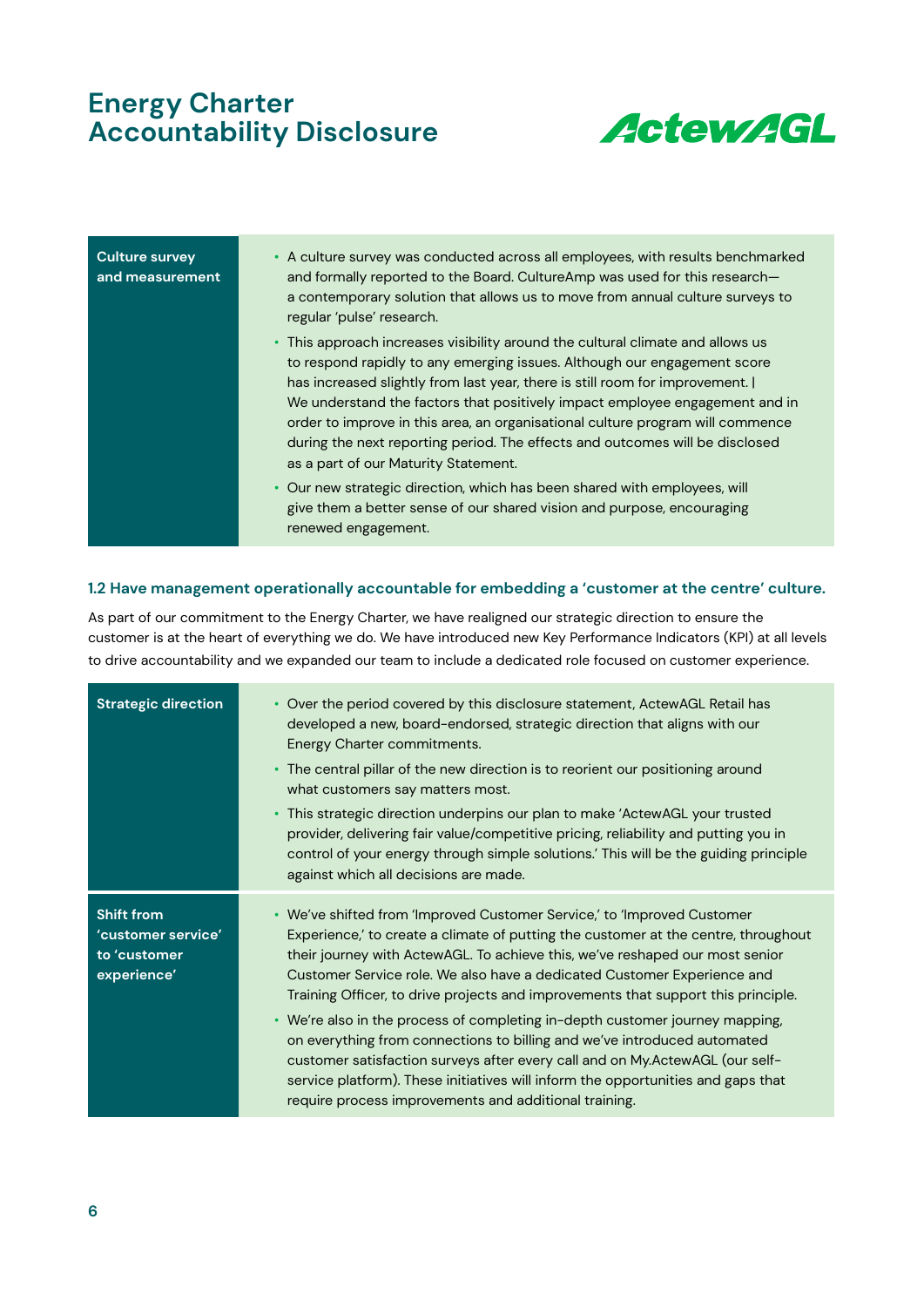

| <b>Contact Centre</b><br>changes            | • As part of our endeavour to put the customer at the centre, we've made some<br>changes to the Contact Centre.<br>• The first was to remove the 'average handling time' barrier so that our contact<br>centre team can spend as much time with customers as they require to resolve<br>their issues.<br>• We've introduced automated post-call surveys in order to get immediate<br>feedback on customer satisfaction. |
|---------------------------------------------|-------------------------------------------------------------------------------------------------------------------------------------------------------------------------------------------------------------------------------------------------------------------------------------------------------------------------------------------------------------------------------------------------------------------------|
| <b>Key Performance</b><br><b>Indicators</b> | • We have introduced Key Performance Indicators at all levels<br>(including reporting to the Board) that are aligned to this strategy.<br>Management has also set KPI's regarding customer experience in our contact<br>centres and through the online self-service portal.                                                                                                                                             |

#### **1.3 Ensure their workforce is engaged and incentives are aligned to drive positive customer outcomes.**

We have a dedicated Customer Experience Committee which has recommended a series of policy improvements to enhance customer outcomes.

| <b>Formal recognition</b><br>program                                 | ActewAGL's formal recognition program, Shooting Stars, has a strong focus on<br>rewarding excellence in customer service. Categories of recognition include community<br>focus, innovation, safety, superior customer service, environmental sustainability and<br>outstanding team performance.                                                                                                                                                                                                                                                                          |
|----------------------------------------------------------------------|---------------------------------------------------------------------------------------------------------------------------------------------------------------------------------------------------------------------------------------------------------------------------------------------------------------------------------------------------------------------------------------------------------------------------------------------------------------------------------------------------------------------------------------------------------------------------|
| <b>Customer</b><br><b>Experience</b><br><b>Committee</b>             | We've established a Customer Experience Committee. This employee-led committee<br>meets monthly, to gauge our levels of customer service and recommend employee-led<br>initiatives, specifically designed to positively impact on customer experience.                                                                                                                                                                                                                                                                                                                    |
| <b>Formal customer</b><br>service training<br>and development        | • We have increased our investment in formal customer service training and<br>development, to optimise and drive peak performance. This year, the focus<br>of training was 'Voice of the Customer'. The online and email training program<br>involved all contact centre employees and encouraged them to listen intently<br>to a customer's needs and address their issue at the first point of contact.<br>• Subsequently, based on our internal post-call feedback surveys, our customer<br>satisfaction score has improved from 75% in July 2018, to 90% in May 2019. |
| <b>Improved Contact</b><br><b>Centre resources</b><br>and procedures | • We've commenced a project to improve resources, such as the contact<br>centre scripts and online materials, to enhance the user experience for both<br>our contact centre team and our customers.<br>• We've removed the average handling time barrier. Contact Centre team members<br>no longer have to 'clock-watch' call times but are instead encouraged to spend<br>as much time as necessary with customers, to ensure they resolve the customer's<br>issues satisfactorily.                                                                                      |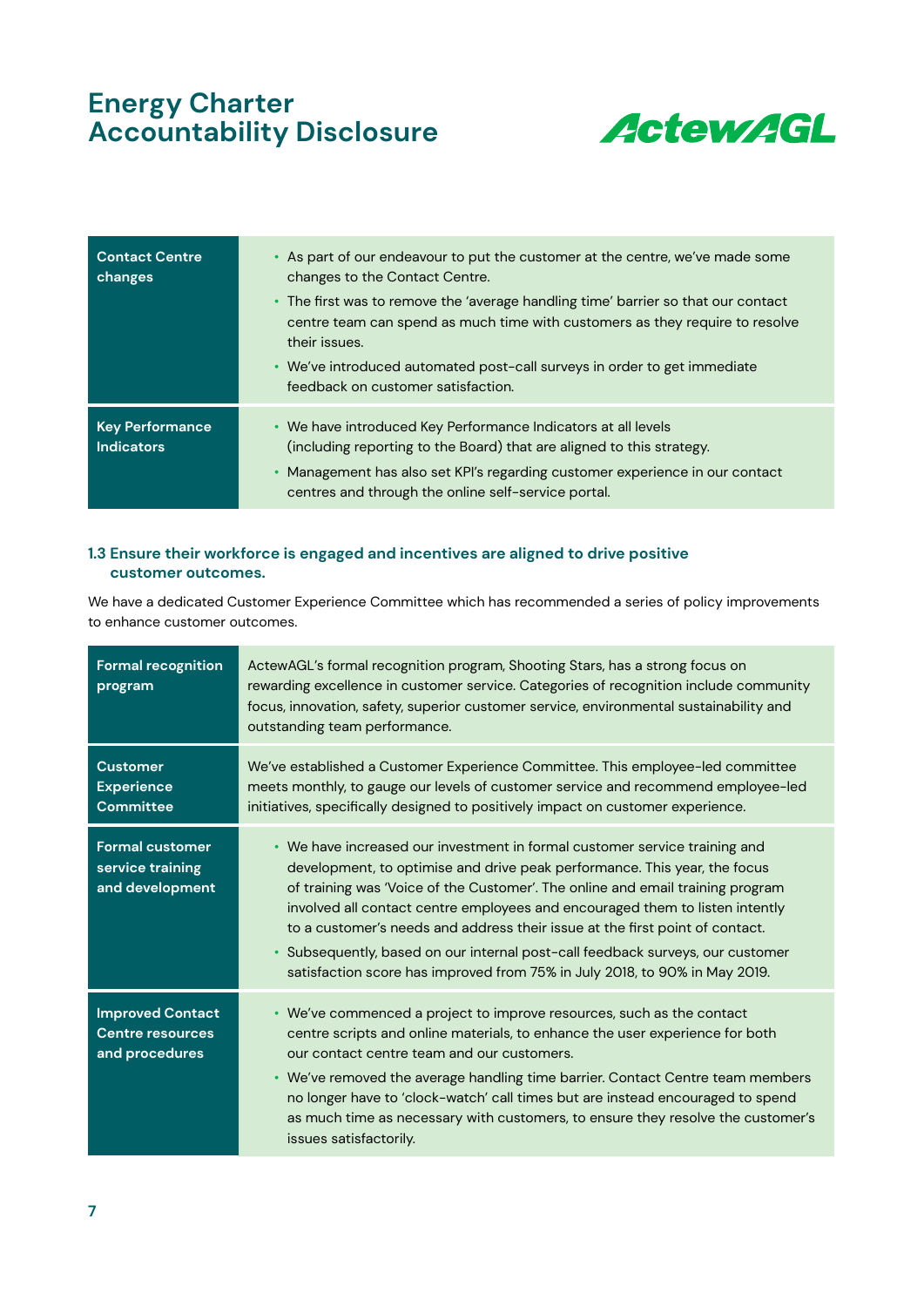

| Clear set of guiding<br>principles | • We've created a clear set of guiding principles, to help our contact centre team<br>to 'know the customer, hear the customer, and help the customer'. |
|------------------------------------|---------------------------------------------------------------------------------------------------------------------------------------------------------|
|                                    | • These principles encourage the team to:                                                                                                               |
|                                    | Understand the customers and their needs.                                                                                                               |
|                                    | Encourage feedback to improve service.                                                                                                                  |
|                                    | Support customers to find relevant information easily.                                                                                                  |
|                                    | Equip customers with multiple chances to achieve their goals.                                                                                           |
|                                    | Innovate and adapt to industry and technological changes.                                                                                               |
|                                    |                                                                                                                                                         |
| <b>CUSTOMER OUTCOMES:</b>          |                                                                                                                                                         |

#### **Customer Service Benchmarking Australia (CSBA) reporting**

The range of initiatives undertaken, around customer experience, has led to a significant improvement across a range of measures, including CSBA outcomes:

- The CSBA SenceCX assessment provides insights as to the success, ease and sentiment of problem-solving interactions with customer service employees.
- Since 2018, we have moved from number 119 overall to fourth overall in the independent ranking. ActewAGL is also now ranked number one in the utilities sector.

#### **FEEDBACK BASED OUTCOME:**

The direct feedback we've been receiving, through our automated 'post-contact' surveys, has led to actionable changes and improved customer outcomes.

#### **CUSTOMER FEEDBACK:**

"Customer service girl tried to sort out my problem. During the phone call, she was yawning, and I can hear her drinking something as well. Not professional at all".

### **ACTION:**

After reviewing the recording of the call, the customer statements were found to be true. The agent was coached in this matter.

### **CUSTOMER FEEDBACK:**

"Allow employee to accept account payments over the phone".

### **ACTION/RESPONSE:**

We've introduced an automated IVR, to accept credit card payments, 24/7.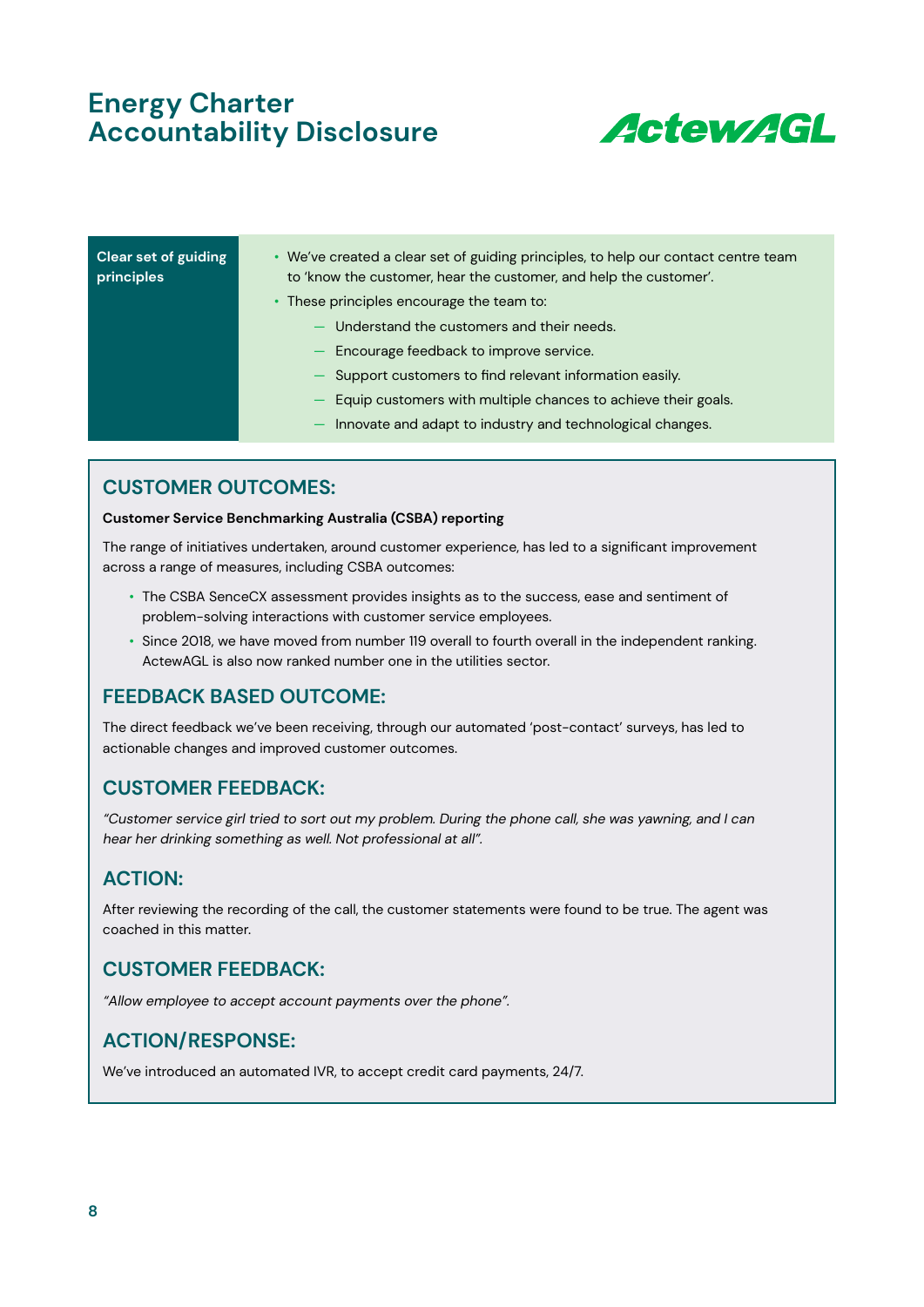

#### **1.4 Processes to determine customer and community needs and be accountable on how feedback has been considered and incorporated into decision making.**

Our customer research (qualitative and quantitative) has been constant in the business, over many years. As we move towards our goal of best-practice through continuous improvement, we've identified that our existing measures lack depth, relevancy and currency. Innovation has been slow in this area and we've not adequately leveraged innovation in technology and data.

| <b>Internal quality</b><br>controls                       | Regular silent monitoring, where senior and experienced team members listen<br>in on calls. All contact centre team members are assessed this way at least twice<br>a month.<br>Introduction of automated post-call surveys, as well as monthly feedback sessions,<br>based on these surveys. One of the outcomes from these changes was the<br>management of negative customer feedback.<br>• Where we previously collected this information and considered input in an<br>aggregate sense, we now contact customers who provided negative feedback<br>directly, in an attempt to resolve or better understand their issue.                                                                                                                                                                                                                                                                                                                          |
|-----------------------------------------------------------|-------------------------------------------------------------------------------------------------------------------------------------------------------------------------------------------------------------------------------------------------------------------------------------------------------------------------------------------------------------------------------------------------------------------------------------------------------------------------------------------------------------------------------------------------------------------------------------------------------------------------------------------------------------------------------------------------------------------------------------------------------------------------------------------------------------------------------------------------------------------------------------------------------------------------------------------------------|
| <b>CEO discussions</b><br>with various<br>interest groups | • Our CEO hosted a series of personal discussions with various interest groups,<br>regarding the consumer impact of pricing changes. Participants included<br>community sector organisations and government. The two-way dialogue was<br>intended to improve our understanding of the most effective strategies for easing<br>the impact of price increases, while ensuring that those on the frontline of service<br>delivery were fully briefed on a new suite of measures, introduced by ActewAGL,<br>under our Vulnerability Action Plan (also launched in June and discussed in more<br>detail at Principle 5.4). Those consulted included:<br>- Canberra Business Chamber<br>- ACT Council of Social Services<br>- Council of the Aging (ACT)<br><b>Care Financial Services</b><br>- Salvation Army Moneycare Queanbeyan<br>- Salvation Army Moneycare Canberra<br>- St Vincent de Paul Society Canberra/Goulburn<br><b>ACT Chief Minister.</b> |
| <b>Product</b><br><b>Development</b><br>team              | • We've increased our capability in product development, to broaden our suite<br>of products, to increase choice and better respond to customer needs.<br>• The team, established in early 2019, ran a series of product development<br>workshops across the business-generating many new product and new<br>service delivery improvement ideas, which have been subsequently tested<br>with customers. The ideas are being refined for development, with the intention<br>of launching a minimum of two new products by the end of 2019.                                                                                                                                                                                                                                                                                                                                                                                                             |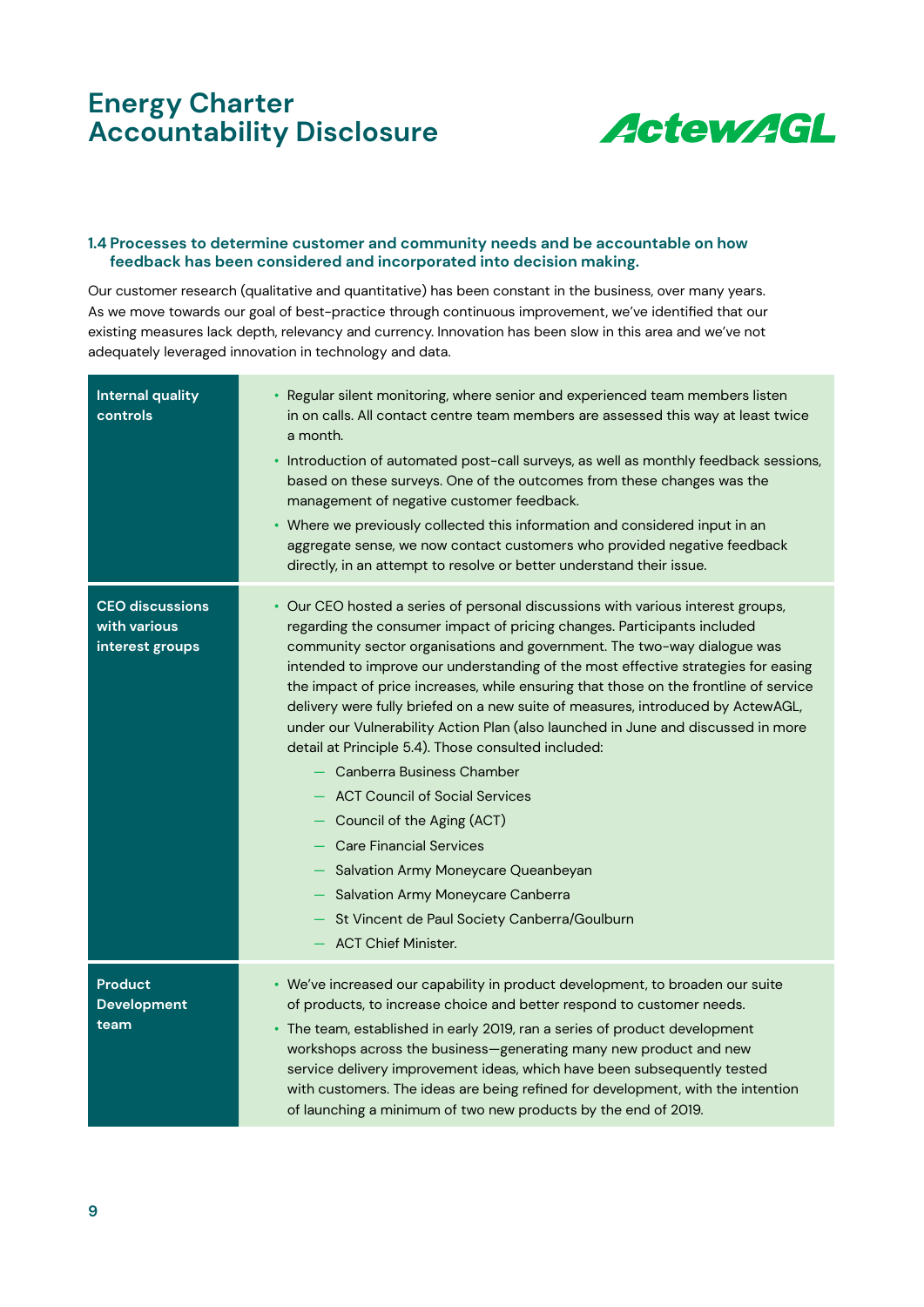

### **OUTCOMES:**

Reviewing our monthly Customer Feedback Survey Report, we can see that the focused actions we've been taking to improve customer satisfaction have had a significant impact on the overall percentage of satisfied customers. We're encouraged that over the past 12 months, this report shows that customer satisfaction has increased by nearly 20%.

#### **1.5 Demonstrate a culture of innovation and collaboration for positive customer outcomes, including through the sharing of insights with government, research institutions and across the supply chain, as well as joint advocacy on regulatory, policy and operational issues.**

ActewAGL has continued an active leadership role on energy issues in the ACT and leveraged our significant presence to drive collaboration across the sector, and across the community. We have a rich history of collaboration with government, research institutions, the tertiary sector and industry and have pioneered unique and innovative outcomes. We continue to drive leadership, continuous improvement and new thinking in this space, as evidenced by our activities in the current reporting period.

| Canberra<br><b>Innovation Network</b>                     | • Leveraging our position as a leader within the community, we are sponsoring<br>initiatives that lead to positive community and consumer outcomes. With this in<br>mind, we've signed a new agreement with the Canberra Innovation Network (CBRIN).<br>• CBRIN is the region's leading innovation incubator and our partnership will support<br>their ongoing operations, as well as directly fund investment in innovation concepts,<br>in the area of future energy technology. |
|-----------------------------------------------------------|------------------------------------------------------------------------------------------------------------------------------------------------------------------------------------------------------------------------------------------------------------------------------------------------------------------------------------------------------------------------------------------------------------------------------------------------------------------------------------|
| <b>CEO discussions</b><br>with various<br>interest groups | Please refer to principle 1.3                                                                                                                                                                                                                                                                                                                                                                                                                                                      |
| <b>Endowment</b><br><b>Fund</b>                           | • In collaboration with Icon Water, ActewAGL provides an endowment fund, which<br>the ANU utilises for ground-breaking research, in the area of renewable energy<br>and water sustainability.<br>• One of the most recent projects involves investigating new technologies or<br>energy storage that will help take the pressure off Australia's electricity network<br>and provide greater and cleaner energy security.                                                           |
| <b>ACTSmart</b><br>program                                | • We work with the ACT Government on the ACTSmart program, which supports<br>customers to save energy and water, reduce waste and cut greenhouse gas emissions.<br>• We've partnered with the ACT Government, to upgrade 450 heating and cooling<br>appliances in ACT Housing properties.                                                                                                                                                                                          |
| <b>Clean Energy</b><br><b>Council</b>                     | • As a member of the Clean Energy Council, we're involved in industry discussions<br>and updates with other members and stakeholders, supporting the development<br>of renewable energy and energy storage.                                                                                                                                                                                                                                                                        |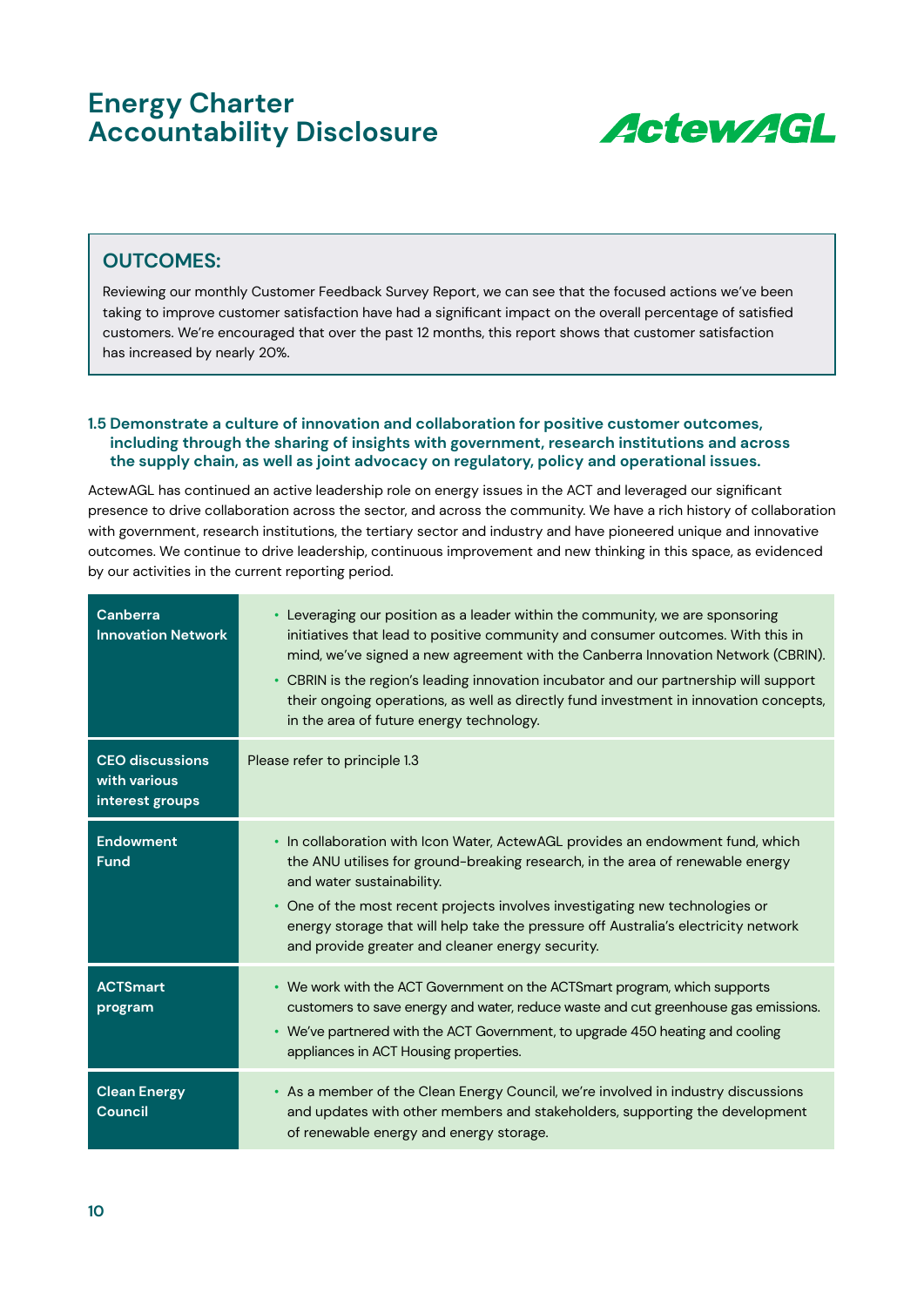

**Partnership with ACT Government and Neoen**

- We're partnering with the ACT Government and renewable energy generator Neoen, to make Canberra the first Australian city to pilot a publicly available hydrogen vehicle refuelling station.
- This is part of the ACT Government's mission to deliver 100% renewable electricity by 2020 and to achieve zero net emissions by 2045.

#### **Focus areas for July 2019 - June 2020**

- Significantly enhance our multi-channel service offering, by developing a new, user friendly website, with integrated account management that increases usability and intuitiveness.
- Improve our ability to gain deep qualitative insights from consumers and move beyond transactional reporting, through the development and implementation of a Customer Reference Group.
- Improve our data and analytics capability, to help us provide a more personalised service to our customers.
- Introduce common reporting measures across all customer contact points, led by a move to standardised Net Promoter Scores for phone, online and in-person touch-points.
- Implement a new organisational culture program.

#### **Customer feedback driving future focus:**

"I wouldn't have had to contact the customer service officer if the self-service platform was better."

"Make your website easier to navigate."

"Website could be more user friendly, especially for oldies!"

"Your systems are a bit antiqued."

"I tried doing this via the website but could not. Bad website design."

### **PRINCIPLE 2**

#### **We will improve energy affordability for customers**

At ActewAGL, we recognise that energy is an essential service for Australian households and businesses. We will do what we can to make energy more affordable, by driving business efficiencies to reduce our cost to serve, by offering customers energy deals that best meet their needs and helping them to manage their energy use.

Our successful 'Winter Winner' plan (30% off gas usage and 15% off electricity usage) is an example of a unique energy plan designed to meet the localised needs of our community. With Canberra's cold winters and the resulting increase in gas usage, this plan benefited a significant number of our existing customers, who made the switch from a standing offer to this discounted plan over the last six months.

We are particularly proud of our ActewAGL Energy Savings Solutions program (AESS). AESS is a suite of programs dedicated to promoting heating/cooling appliance upgrades and rebates. We actively encourage and incentivise customers to upgrade inefficient heating/cooling appliances.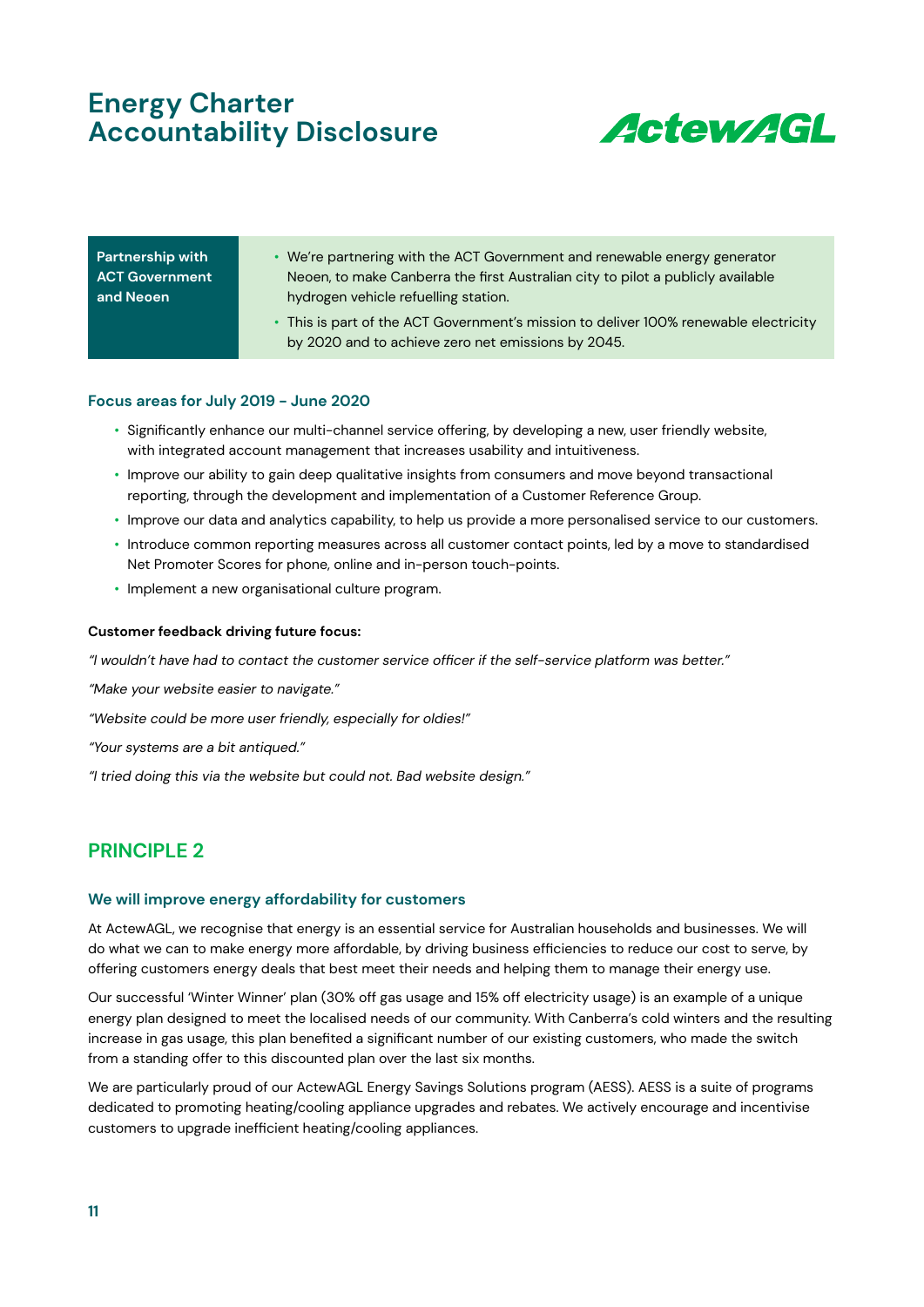

Prior to the AESS, ActewAGL undertook approved energy saving initiatives under the ACT Government's Energy Efficiency Improvement Scheme. From 2013, ActewAGL not only met the scheme's required targets, we exceeded them. The scheme has seen close to 19 000 lower income households benefit.

Over the reporting period, our AESS program has delivered more than \$1.2m in rebates on the upfront cost of a new efficient heating/cooling system. Customers with a concession card are incentivised to invest in a more

efficient heating/cooling appliance through access to a higher rebate which ensures they can receive the ongoing energy saving benefits from heating/cooling appliances with a higher efficiency rating.

We recognise that we still have significant room for improvement. Smart meters can benefit customers, by providing them with the power to become more aware of their energy usage. The uptake of smart meters in our region has been below expectations and apart from new connections, take-up has decreased.

Our most significant investment in this area, as a result of our Energy Charter commitment, is the investment in capability and capacity. Our focus on product development recognises that we have a responsibility to design innovative energy products that respond to a broader range of consumer preferences and needs. This is an area we identified early on as an opportunity and we are excited by the potential this offers our customers. We look forward to reporting on our progress in future updates.

### Principle in action

#### **2.1 Ensure that investment, commercial and operational decisions are cost efficient, and explain how customers benefit from these decisions.**

We want to reduce the cost to serve our customers. This will allow us to offer more value and to develop new products to benefit our customers. To achieve this, we are working on achieving efficiencies across the business through optimisation strategies.

| <b>Project Hub</b>               | • Our customer experience is being hampered by our systems. For this reason,<br>we have established Project Hub-a new large-scale project, aimed at redesigning,<br>promoting and further enhancing My.ActewAGL (our self-service platform).<br>This will simplify engagement, empower our customers and ultimately reduce<br>operational costs.<br>• Improving our internal data and analytics reporting and integrating this into<br>executive decision making.<br>• New Business Intelligence (BI) package puts current, live data at the fingertips<br>of everyone at ActewAGL, allowing us to spot trends and act as they occur. |
|----------------------------------|---------------------------------------------------------------------------------------------------------------------------------------------------------------------------------------------------------------------------------------------------------------------------------------------------------------------------------------------------------------------------------------------------------------------------------------------------------------------------------------------------------------------------------------------------------------------------------------------------------------------------------------|
| <b>Increased</b><br>transparency | • As part of our initial response to the Energy Charter, we have commenced a<br>project to review and improve customer communication around our regulatory<br>processes (AER regulatory proposals and Tariff Structure Statement.)<br>• We identified a need to provide increased transparency on our pricing and 'pass<br>through' costs/margins for customers. In order to achieve this, we have created<br>a series of simple, but informative, videos that assist customers in understanding<br>how their energy cost has been determined. The aim of this is to instil greater<br>trust in the sector.                           |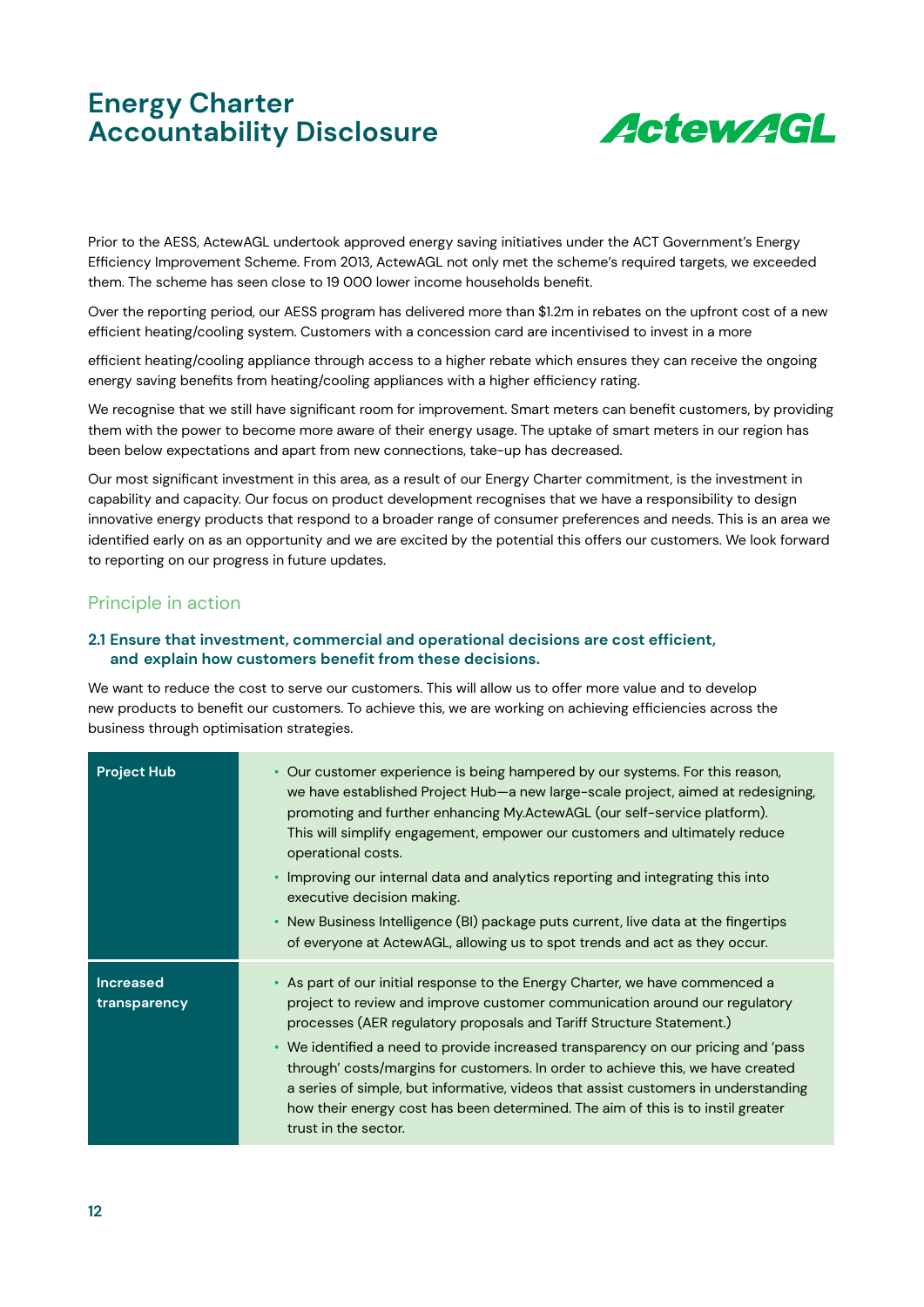

| <b>Revised</b><br>sponsorship<br>focus | • Over the reporting period, we have reformed our sponsorship program. Now known<br>as a 'community partnerships program', we are actively targeting and investing in<br>partnerships that matter, as well as those that have the potential to deliver both<br>short and long term benefits to the community and our customers. |
|----------------------------------------|---------------------------------------------------------------------------------------------------------------------------------------------------------------------------------------------------------------------------------------------------------------------------------------------------------------------------------|
|                                        | • For example, we have extended our support of Care Financial Services (a<br>community partner that delivers financial coaching and advice to 'at-risk' sections<br>of the community).<br>• We have also launched a range of new partnerships focused on innovation and<br>research.                                            |

#### **2.2 Offer customers energy deals that best meet their needs, supported by effective tools and incentives for customers to manage their energy use and cost.**

| <b>Relevant</b><br>discount offers        | • Recognising Canberra's infamously cold winters and the associated heating bills,<br>we introduced a discounted plan that provides 30% off gas usage and 15% off<br>electricity usage.<br>• There has been a high uptake of this plan with a significant number of our existing<br>customers switching to the plan.                                                                                                                                                                                                                  |
|-------------------------------------------|---------------------------------------------------------------------------------------------------------------------------------------------------------------------------------------------------------------------------------------------------------------------------------------------------------------------------------------------------------------------------------------------------------------------------------------------------------------------------------------------------------------------------------------|
| <b>Roll-over market</b><br>contracts      | • There's been a marked increase in the number of customers switching to<br>better plans, year on year. To ensure we always offer our customers peace of mind,<br>we've introduced roll-over market contracts, so they will never be without a<br>discount, even when their current plan expires.<br>• Customers are able to switch to a better or different plan to meet their energy<br>needs at any time.                                                                                                                          |
| <b>Smart meters</b>                       | • One of the key areas on which we need to focus is the uptake of smart meters.<br>A smart meter will give customers greater visibility around their energy usage<br>and will lead to better bill accuracy.<br>• ActewAGL is planning to improve its smart meter adoption through the integration<br>of smart meter upgrades into a range of new offers during the next reporting period.                                                                                                                                             |
| <b>Energy Savings</b><br><b>Solutions</b> | • ActewAGL has a suite of programs called 'Energy Saving Solutions' dedicated to<br>actively encouraging and incentivising customers to upgrade inefficient heating/<br>cooling appliances. Over the reporting period, these programs have positively<br>impacted over 2500 customers and delivered a significant sum in rebates.<br>• Instead of just an upfront discount, these rebates are spread across the customers'<br>bill, to increase long term energy affordability, both in terms of efficiency and<br>'on-bill' savings. |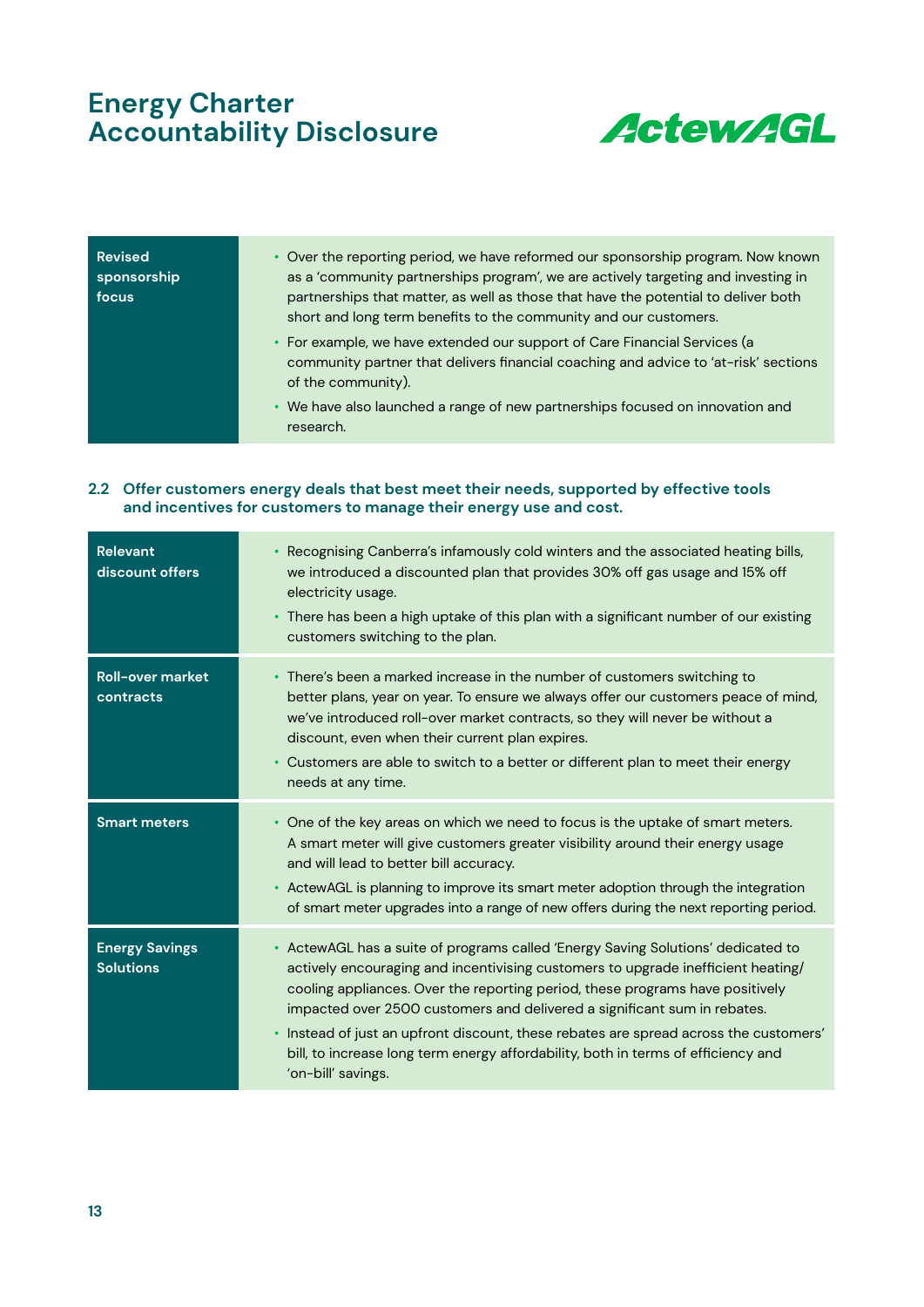

| Bring your bill day | • 'Bring your bill day' is an event that was introduced to assist customers in<br>understanding their electricity consumption in order to help them lower their<br>future costs. During the reporting period, four 'Bring your bill day' events were<br>hosted in different locations.<br>• 138 people attended these events.                                                                                                                                                                                                                                                                                                                                                                                                                                                                                                                                                            |
|---------------------|------------------------------------------------------------------------------------------------------------------------------------------------------------------------------------------------------------------------------------------------------------------------------------------------------------------------------------------------------------------------------------------------------------------------------------------------------------------------------------------------------------------------------------------------------------------------------------------------------------------------------------------------------------------------------------------------------------------------------------------------------------------------------------------------------------------------------------------------------------------------------------------|
| <b>Project Hub</b>  | • We are focused on meeting customer expectations on digital experience, with<br>'personalised' self-service and web platforms that are mobile responsive.<br>• We're investing in capabilities and technology to provide even better<br>personalisation, curation, and improved usability and design. To ensure the<br>digital experience meets expectations (with the aim to exceed expectations),<br>we involved customers through interviews and quantitative studies, to better<br>understand their needs and wants and ensure our planning was fuelled by<br>genuine consumer insights.<br>• We've also engaged 'human experience' designers in the process, to ensure the<br>best customer experience. And, throughout development, we've conducted dip<br>in/dip out testing, as well as deep-dive usability tests. Our new digital 'face' is<br>due to launch in December 2019. |

#### **2.3 Work cooperatively across the supply chain and with other stakeholders to improve affordability over the short and long term.**

| • ActewAGL recognises that customers on low incomes, like those in public housing,  |
|-------------------------------------------------------------------------------------|
| can sometimes pay the highest proportion of their incomes on energy bills. In order |
| to ensure public housing tenants are able to receive the benefits of investment in  |
| energy efficiency appliance upgrades, we have worked with the ACT Government        |
| to install energy efficient reverse cycle appliances in ACT Housing properties,     |
| improving the energy costs and health outcomes of ACT Housing residents.            |
|                                                                                     |

#### **2.4 Innovate to deliver competitive energy solutions for business and residential customers.**

| <b>Fridge Buyback</b>                      | • As part of our Energy Saving Solutions suite of programs (for residential<br>customers), old, inefficient fridges have been bought back from customers.<br>• This saves them in disposal costs and ongoing energy costs, as well as providing<br>a credit on their next bill. |
|--------------------------------------------|---------------------------------------------------------------------------------------------------------------------------------------------------------------------------------------------------------------------------------------------------------------------------------|
| <b>Big Business Light</b><br><b>Switch</b> | • As part of our Energy Saving Solutions suite of program (for business customers),<br>during the reporting period, a significant number of businesses in the ACT took<br>up the offer to change their lighting to energy efficient LED alternatives, for free.                 |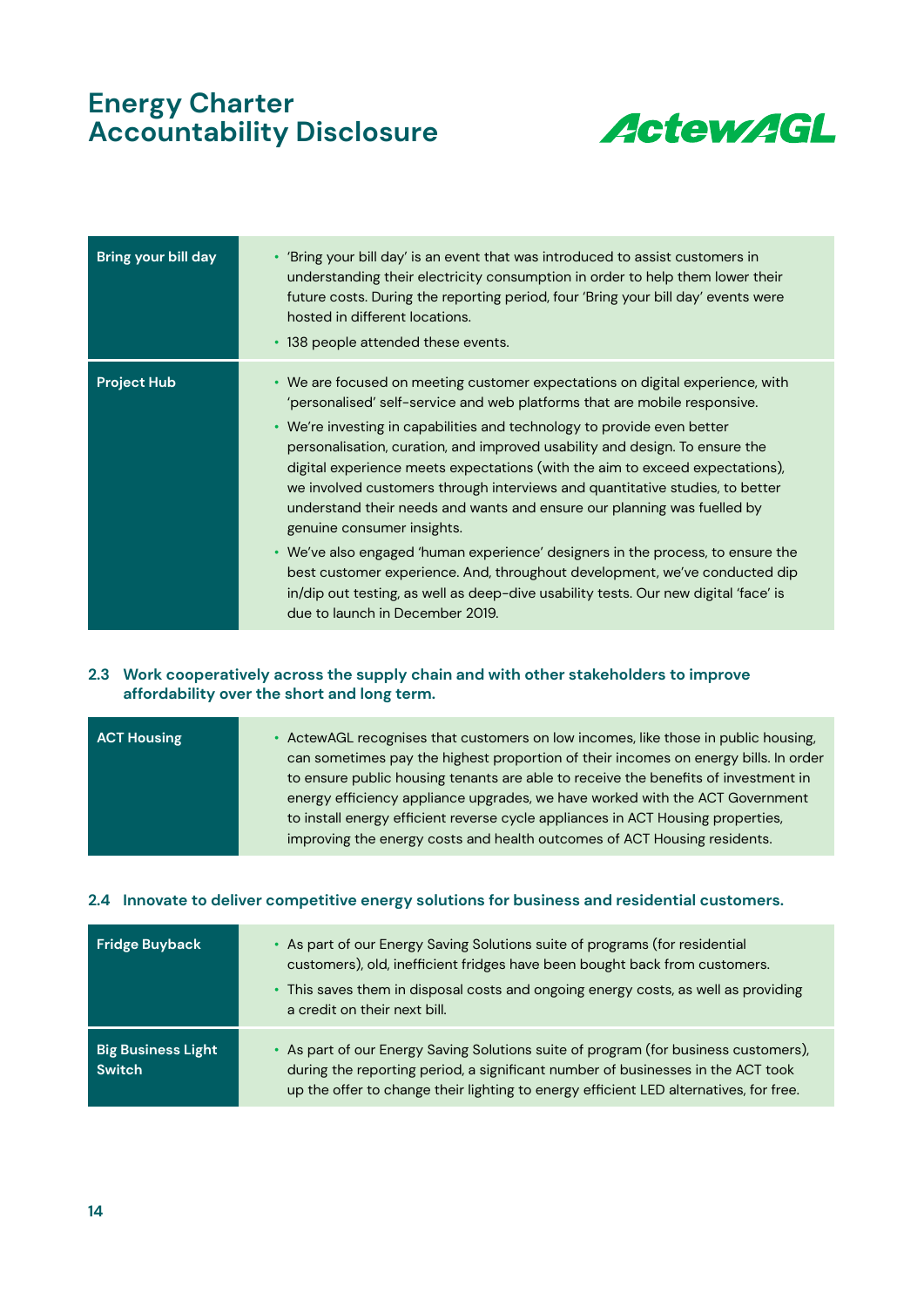

| Partnership with                      | • We're partnering with the ACT Government and renewable energy generator                                                                                                                                                                                                                                                                 |
|---------------------------------------|-------------------------------------------------------------------------------------------------------------------------------------------------------------------------------------------------------------------------------------------------------------------------------------------------------------------------------------------|
| <b>ACT Government</b>                 | Neoen, to make Canberra the first Australian city to pilot a publicly available                                                                                                                                                                                                                                                           |
| and Neoen                             | hydrogen vehicle refuelling station.                                                                                                                                                                                                                                                                                                      |
| Canberra<br><b>Innovation Network</b> | • As part of the Canberra Innovation Network, ActewAGL works with the likes of the<br>ANU, University of Canberra, CSIRO, Canberra Institute of Technology and UNSW.<br>• This will accelerate innovation and diversify the economy in the region. As an<br>energy partner, our involvement and interest is focused on energy innovation. |

#### **2.5 Advocate on behalf of customers to improve energy affordability through engagement in regulatory and policy processes.**

| Work with<br>regulatory bodies            | • We participated in the AER's Draft Hardship Guideline Workshop. This looked at<br>various aspects of putting the 'customer at the centre', including; customer rights,<br>assessing whether a customer is facing hardship, retailer responsibilities, training<br>requirements and communication with customers.<br>• ActewAGL regularly participates in workshops and attends forums hosted by the<br>AER, AEMC and AEMO. |
|-------------------------------------------|------------------------------------------------------------------------------------------------------------------------------------------------------------------------------------------------------------------------------------------------------------------------------------------------------------------------------------------------------------------------------------------------------------------------------|
| <b>Regulatory and</b><br>policy processes | • We have submitted to and engaged with relevant regulatory and policy processes,<br>including formal engagement with Ministers, reinforcing our commitment to actions<br>that will put our customers first.                                                                                                                                                                                                                 |
| <b>CEO</b> Interactions                   | Please refer to principle 1.3                                                                                                                                                                                                                                                                                                                                                                                                |

### **OUTCOMES:**

A series of in-depth, one-on-one discussions with our CEO and various interest groups has led to a range of initiatives that aim to boost affordability and the capacity of vulnerable customers to manage their energy costs. These include:

- Launch of the 'Bring your bill day' initiative.
- Development of our first ever Vulnerability Action Plan.
- Improved collaboration with organisations like Care Financial Services and the Salvation Army.
- Extended funding commitment with Care Financial Services.
- Refocusing our sponsorship program to address real and relevant customer and community needs.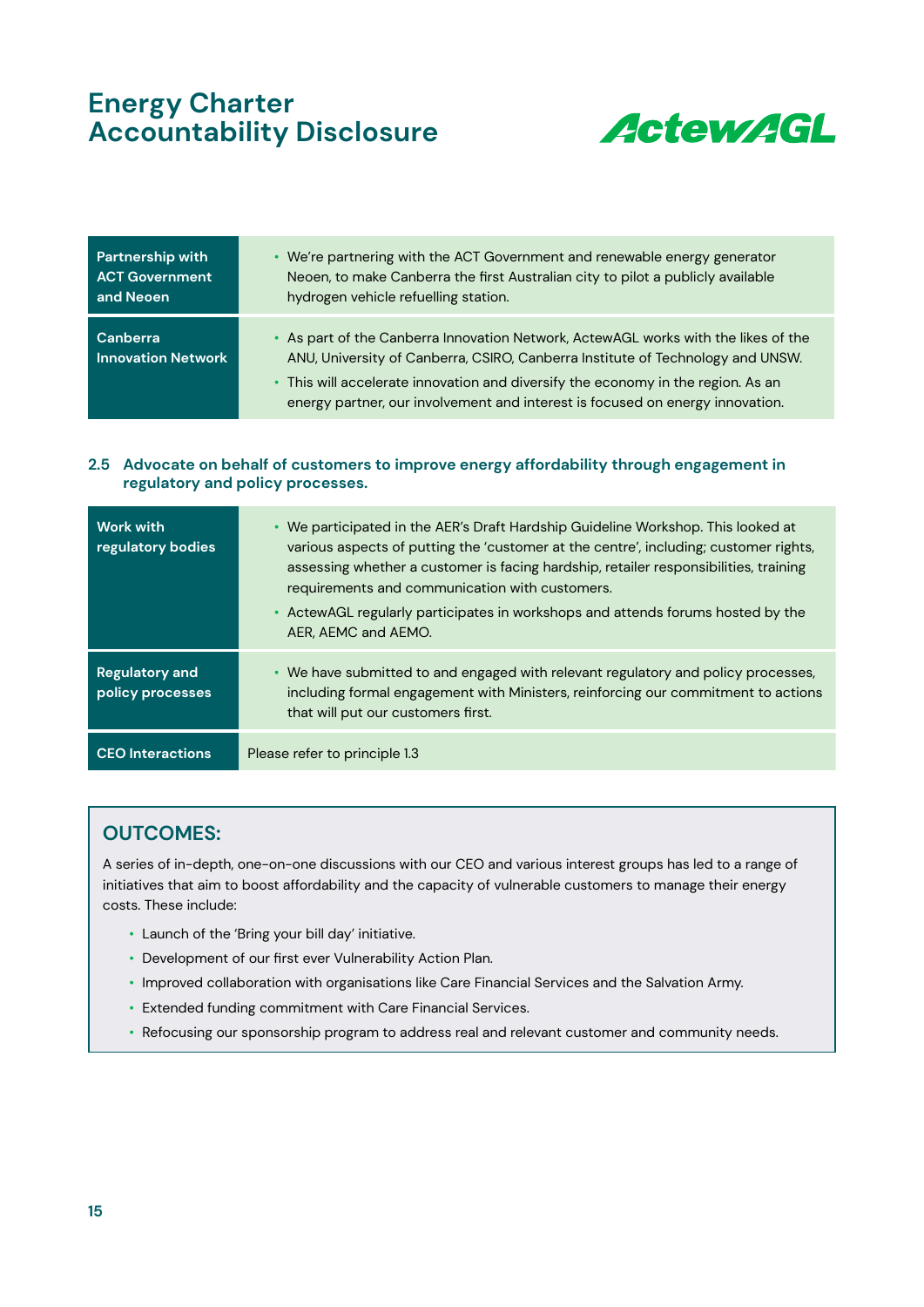

#### **Focus areas for July 2019 - June 2020**

- As part of the investment in a customer centred design to our website and increasing the number of genuinely useful digital tools we provide for customers, we have identified an opportunity to further develop, simplify and launch a new online tariff calculator.
- Increased uptake of smart meters. This will help our customers keep tabs on their energy costs, in order to save and feel more in control.
- Develop and launch a broader range of offers, to improve access to market offers that are reflective of a range of customer needs and lifestyles.

### **PRINCIPLE 3**

#### **We will provide energy safely, sustainably and reliably**

ActewAGL has been an active part of the ACT community for over 100 years and in that time reliability and safety have been hallmarks of our service provision. We recognise our responsibility to respond to the shift to a cleaner energy system that is already underway. We understand the value energy brings to the community and the potential consequences and impacts for customers when reliability and quality of energy supply is compromised.

While our unwavering commitment to safety has led to a strong culture in this area, we're also acutely aware that continuous focus and improvement is paramount to maintaining excellence in this area. We continue to work with distributors to ensure that we can provide energy safely, sustainably and reliably. We will listen to our customers' preferences and demonstrate how they inform decisions and outcomes, as well as communicate community benefits.

#### Principle in action

#### **3.1 Maintain the highest standards of safety for their people, the community and the environment.**

Over the reporting period, ActewAGL has continued to focus on safety as a core principle. Our efforts in this area have not merely centred on maintaining existing programs and policies, but instead, have led to a series of new initiatives, designed to respond to emerging issues.

| Comprehensive<br>suite of solar safety<br>and maintenance<br>material | • We reviewed and developed a comprehensive new suite of solar safety and<br>maintenance material, to improve customer awareness and behavioural change<br>in this area.<br>• This project has resulted in new printed and online solar safety and maintenance<br>guides, along with a solar maintenance video.                                                     |
|-----------------------------------------------------------------------|---------------------------------------------------------------------------------------------------------------------------------------------------------------------------------------------------------------------------------------------------------------------------------------------------------------------------------------------------------------------|
| Safety culture<br>survey                                              | • In May 2019, we participated in a Safety Culture Survey. This survey is based on<br>the Hudson Maturity Safety model and completed through the Global Safety Index.<br>. Our overall results saw us achieve 'Proactive' status. While positive, the results<br>are trending down since the last survey, which signifies that more work still needs<br>to be done. |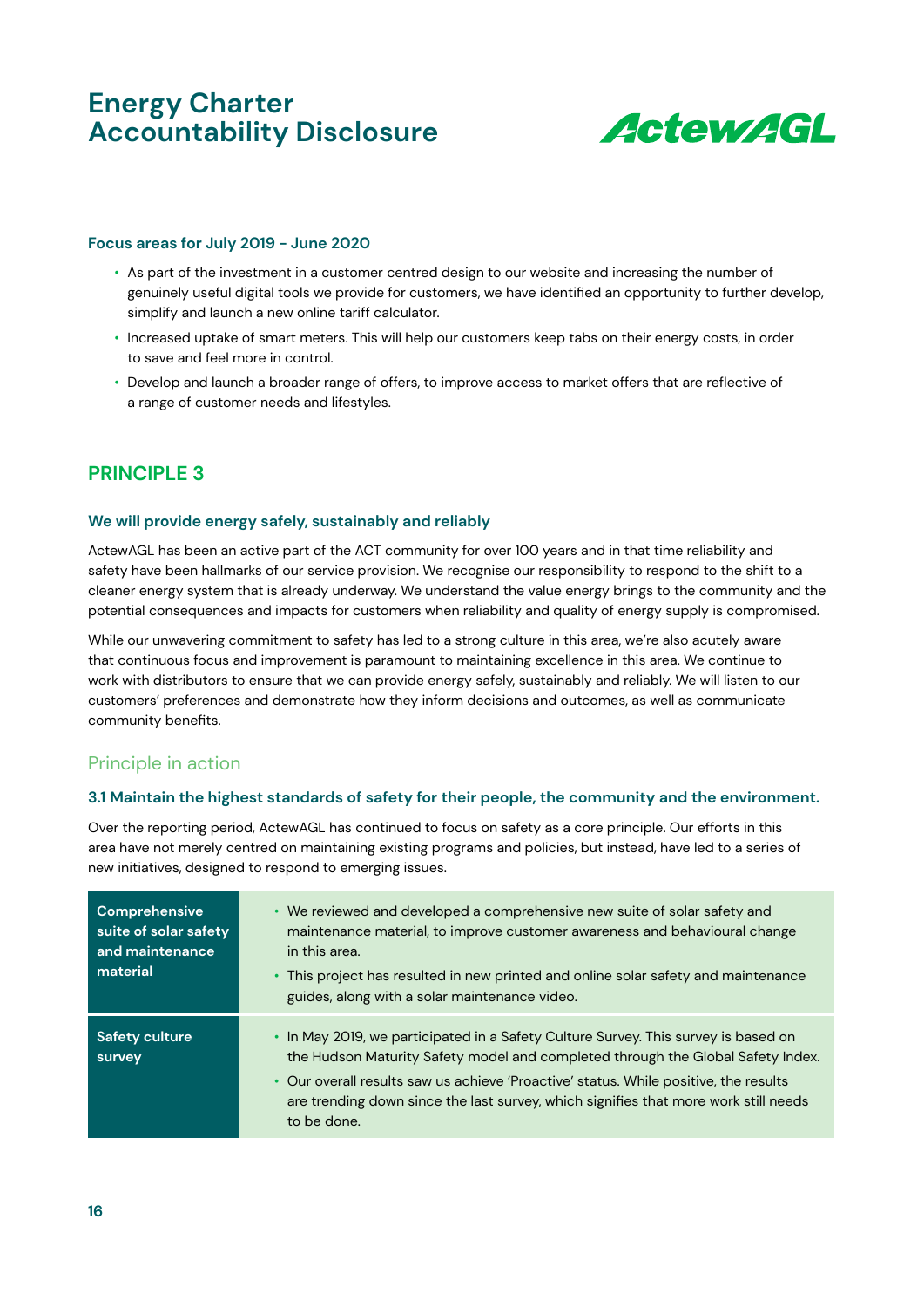

| <b>Dedicated safety</b><br>team                                    | • We have restructured our safety branch to create three specialised teams, one<br>with a dedicated focus on ActewAGL.<br>• At a Joint Venture level, the Head of Strategic Safety and Risks is responsible for<br>leading strategic and operational safety across the business and further improving<br>reporting and visibility through to Board level.                                                                                                                                                                                                                                                                                                                                                                                 |
|--------------------------------------------------------------------|-------------------------------------------------------------------------------------------------------------------------------------------------------------------------------------------------------------------------------------------------------------------------------------------------------------------------------------------------------------------------------------------------------------------------------------------------------------------------------------------------------------------------------------------------------------------------------------------------------------------------------------------------------------------------------------------------------------------------------------------|
| <b>Safety review</b>                                               | • We've undergone a comprehensive Safety Review (conducted by EY), introduced<br>a Safety Roadmap and installed a network of 'High Vis TVs' to communicate and<br>affirm our safety standards and important daily reminders.                                                                                                                                                                                                                                                                                                                                                                                                                                                                                                              |
| <b>Mental health</b>                                               | • Our employees' mental health is also part of our health and safety focus and<br>we've completed a mental health road show as part of our strategy in this area.<br>• Our customers' mental health has also been a focus area, especially for our<br>Contact Centre employees. Our Contact Centre employees received specialised<br>training, from Lifeline, which recognises their increasing role as the 'accidental<br>counsellor' and equips them with skills to identify signs of stress, as well as<br>strategies for effectively managing those situations.<br>• We have put processes in place, like our red folder initiative, to allow our employee<br>to readily access support from an experienced supervisor while in-call. |
| <b>Gold Accreditation</b><br>with ACT Healthier<br><b>Work</b>     | • Through our Safety Ninja program, we've achieved Gold Accreditation with ACT<br>Healthier @ Work (an ACT Government program) in recognition of our ongoing<br>commitment to a safe and healthy workplace.<br>In order to achieve this, we focused on a different health and safety message every<br>month through competitions, posters, events and expert talks.                                                                                                                                                                                                                                                                                                                                                                       |
| Guardian<br>workplace health<br>and safety<br>management<br>system | • We've upgraded our Guardian workplace health and safety management<br>system. As a retailer, many of the safety related considerations are present in<br>our supply chain.<br>• As a result, we've commenced work to add a specialist contractor module, to<br>give us greater visibility of the safety performance and compliance of contractors<br>across the board.                                                                                                                                                                                                                                                                                                                                                                  |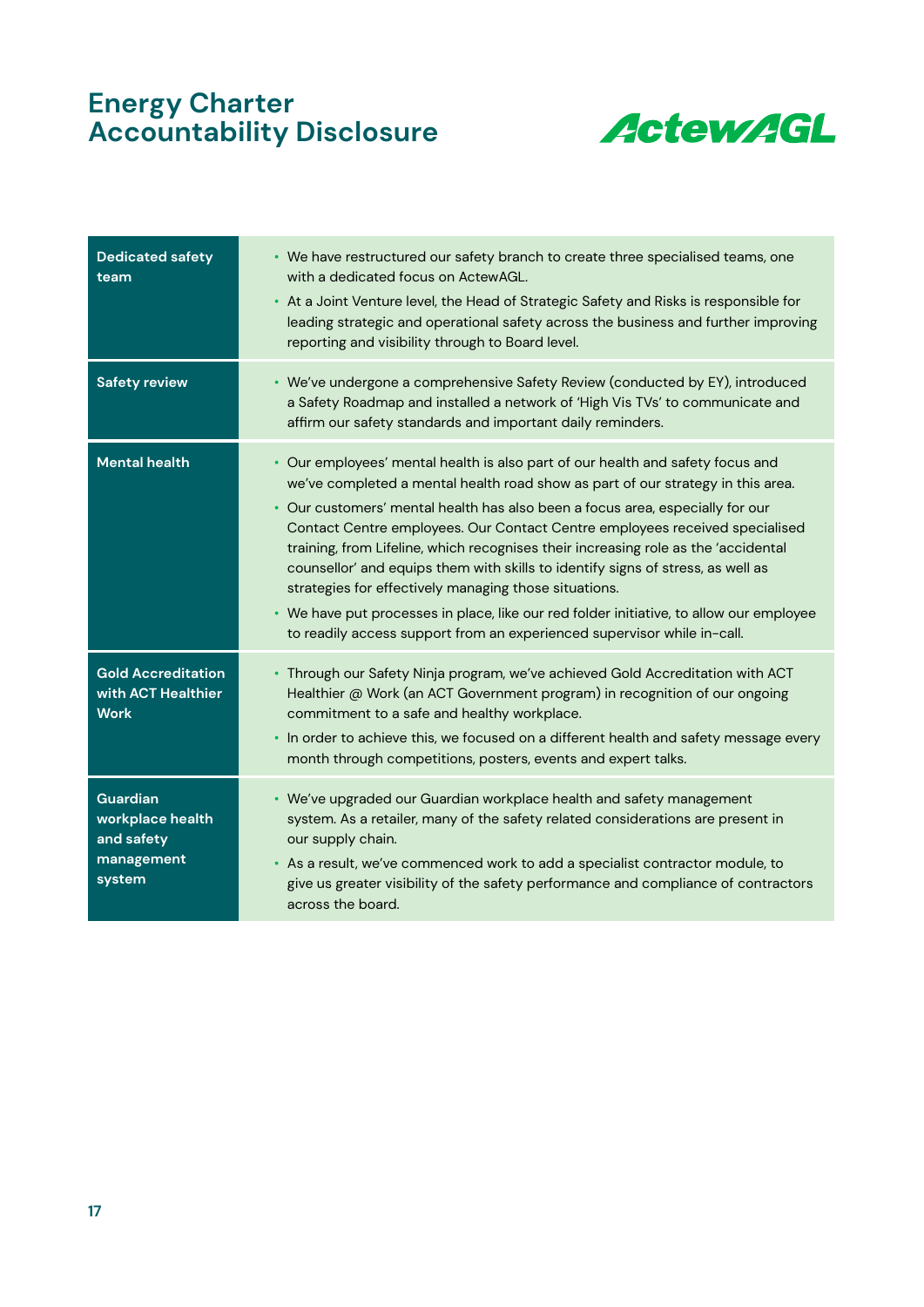

#### **3.2 Engage with customers and the community on investments, and manage operations in line with their expectations, demonstrating how communities benefit.**

This is an area where we have identified that additional focus is needed, in order for ActewAGL to meet its Energy Charter obligations. We've already taken a range of decisions that will see us increase engagement with the community and we're refocusing our significant community support program.

| <b>Sponsorship shift</b>                         | • ActewAGL maintains a significant community support and sponsorship program.<br>We recognise our role as an essential service provider and significant employer in<br>our region, along with the corporate responsibility we have to support the region<br>that supports us.<br>• Over the reporting period, we completed a full review of this program and<br>refocussed our community partnerships towards increasing the capacity of our<br>customers and our community to use and manage energy more efficiently. |
|--------------------------------------------------|------------------------------------------------------------------------------------------------------------------------------------------------------------------------------------------------------------------------------------------------------------------------------------------------------------------------------------------------------------------------------------------------------------------------------------------------------------------------------------------------------------------------|
| <b>Future Customer</b><br><b>Reference Group</b> | • Our Energy Charter commitment has led us to review our qualitative engagement<br>with customers and as a result we have taken a decision to establish a Customer<br>Reference Group.<br>• This decision will provide us with direct engagement across a representative<br>group of residential and business customers, allowing us to gain insights,<br>test ideas and develop new, customer-led thinking.                                                                                                           |
| More sophisticated<br>quantitative inputs        | • We've engaged a new quantitative research provider (Kantar) to achieve more<br>dynamic and contemporary measurements around quantitative customer research.<br>• From these results, it's clear that competitive prices and enhanced access to billing<br>data are the greatest challenges that we face if we want to continue to improve<br>customer satisfaction. Enhancements to My.ActewAGL (our self-service platform)<br>will deliver more sophisticated data and account management features.                 |

#### **3.3 Develop business strategy and manage operations to respond to the shift to a cleaner energy system that is already underway.**

Our strategic plan has been developed to support the ACT Government's policy of achieving net zero emissions in the Capital Region by 2045. The decisions we make now will help our region achieve this goal and we are well aware of the significant role we have to play.

| <b>ActewAGL New</b><br>Energy | Quantitative research, conducted by Kantar, showed that perceptions around<br>'innovation' were an area requiring some focus. We are looking to establish<br>'ActewAGL New Energy'-a purpose-built organisation, to lead our efforts in<br>this area. |
|-------------------------------|-------------------------------------------------------------------------------------------------------------------------------------------------------------------------------------------------------------------------------------------------------|
|                               | • The team is responsible for leading the development and commercialisation of<br>innovative new energy solutions and utility-related services for the capital region.                                                                                |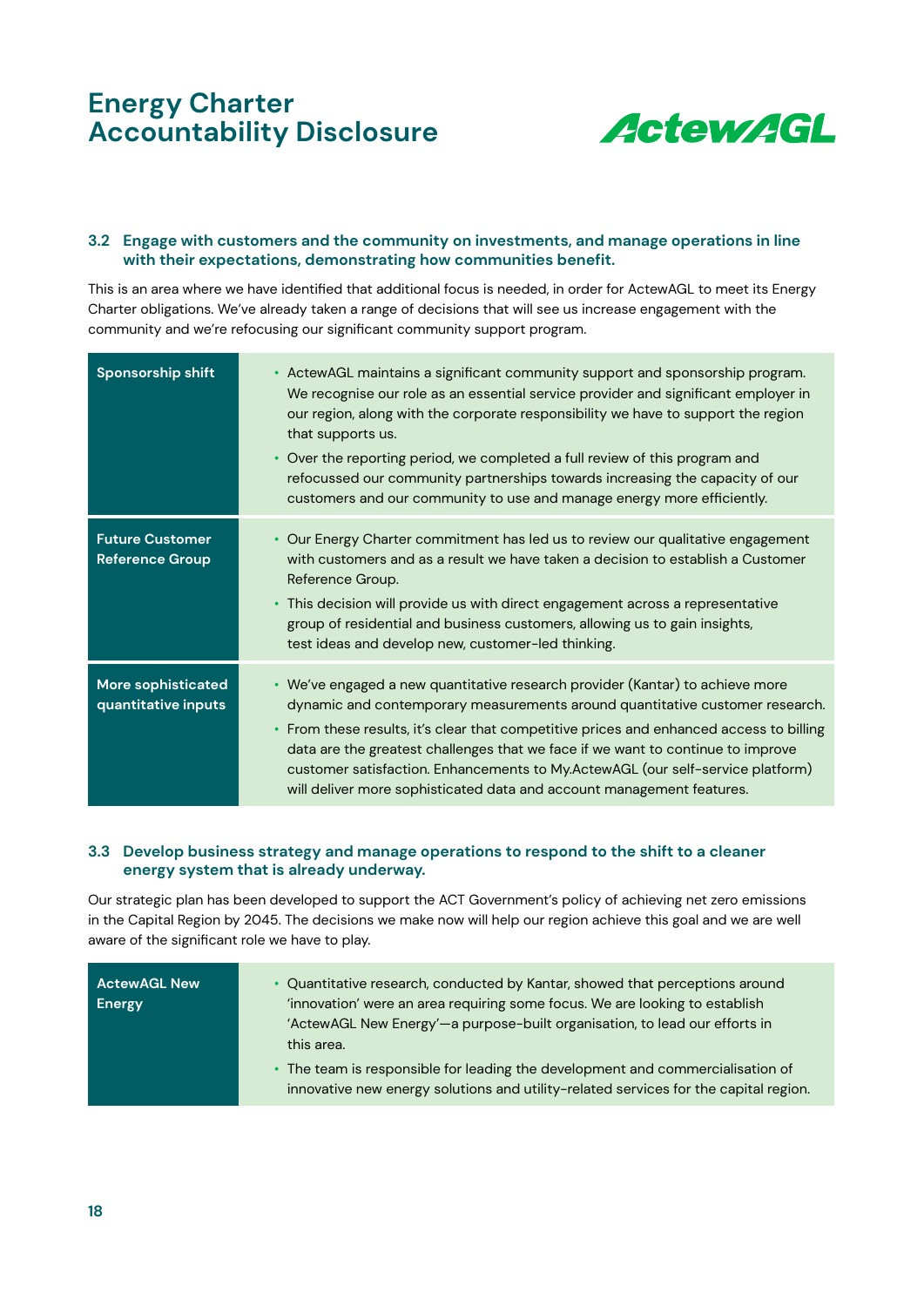

#### **3.4 Work with government, other energy businesses, the community and industry bodies to develop a planned transition to a cleaner energy system.**

ActewAGL is heavily engaged with government and the energy sector around plans for transitioning into a cleaner energy system. While we've always been active and supportive of the transition plans, we are now reshaping our role as a leader in our region.

| Solar for low<br>income households        | During the reporting period, ActewAGL worked with the ACT Government, to deliver<br>their Solar for low-income households program. Over the January-July 2019 period,<br>around 200 low-income customers received subsidised solar installation. In addition<br>to the ACT Government subsidy, ActewAGL also offers customers an interest free<br>repayment plan for the balance.<br>At the time of writing this disclosure, ActewAGL's involvement with the program has<br>now been completed. |
|-------------------------------------------|-------------------------------------------------------------------------------------------------------------------------------------------------------------------------------------------------------------------------------------------------------------------------------------------------------------------------------------------------------------------------------------------------------------------------------------------------------------------------------------------------|
| <b>Energy Savings</b><br><b>Solutions</b> | ActewAGL encourages energy efficiency, through rebates on upgrades to energy<br>efficient appliances, our Big Business Light Switch and Fridge Buyback schemes.                                                                                                                                                                                                                                                                                                                                 |
| <b>Clean Energy</b><br><b>Council</b>     | As a member of the Clean Energy Council, we're actively engaged in industry discussions<br>and updates across the sector, supporting the development of renewable energy and<br>energy storage.                                                                                                                                                                                                                                                                                                 |

#### **3.5 Facilitate new services and technologies that support sustainable energy solutions that meet the changing needs of the market.**

Through our new strategic direction, ActewAGL has recognised that it needs to play a more active leadership role in this space. This was also highlighted through our recent brand research—having a strong heritage and being caring and trustworthy, we're not perceived as innovative or environmentally friendly. That changes now, with significant new investments in capabilities and resources.

| <b>Hydrogen Vehicle</b><br><b>Refuelling Station</b> | During the reporting period, we announced a new partnership with the ACT<br>Government and renewable energy generator Neoen, to make Canberra the<br>first Australian city to pilot a publicly available hydrogen vehicle refuelling station.                                                                                                                                     |
|------------------------------------------------------|-----------------------------------------------------------------------------------------------------------------------------------------------------------------------------------------------------------------------------------------------------------------------------------------------------------------------------------------------------------------------------------|
| <b>Virtual Power</b><br>Plants (VPP)                 | • ActewAGL has developed a VPP capability providing grid support services.<br>VPP's can trade in ancillary service markets.<br>• Revenue from these markets are shared with the customer as well as optimising<br>battery operation for the greatest economic return through maximising self-<br>consumption or optimising change/discharge periods in relation to price signals. |
| Solar and<br>battery system                          | • We have formalised our partnership with SolarHub, one of the largest solar<br>and battery providers in the Canberra region, to encourage and support<br>customers to switch to solar and battery systems.                                                                                                                                                                       |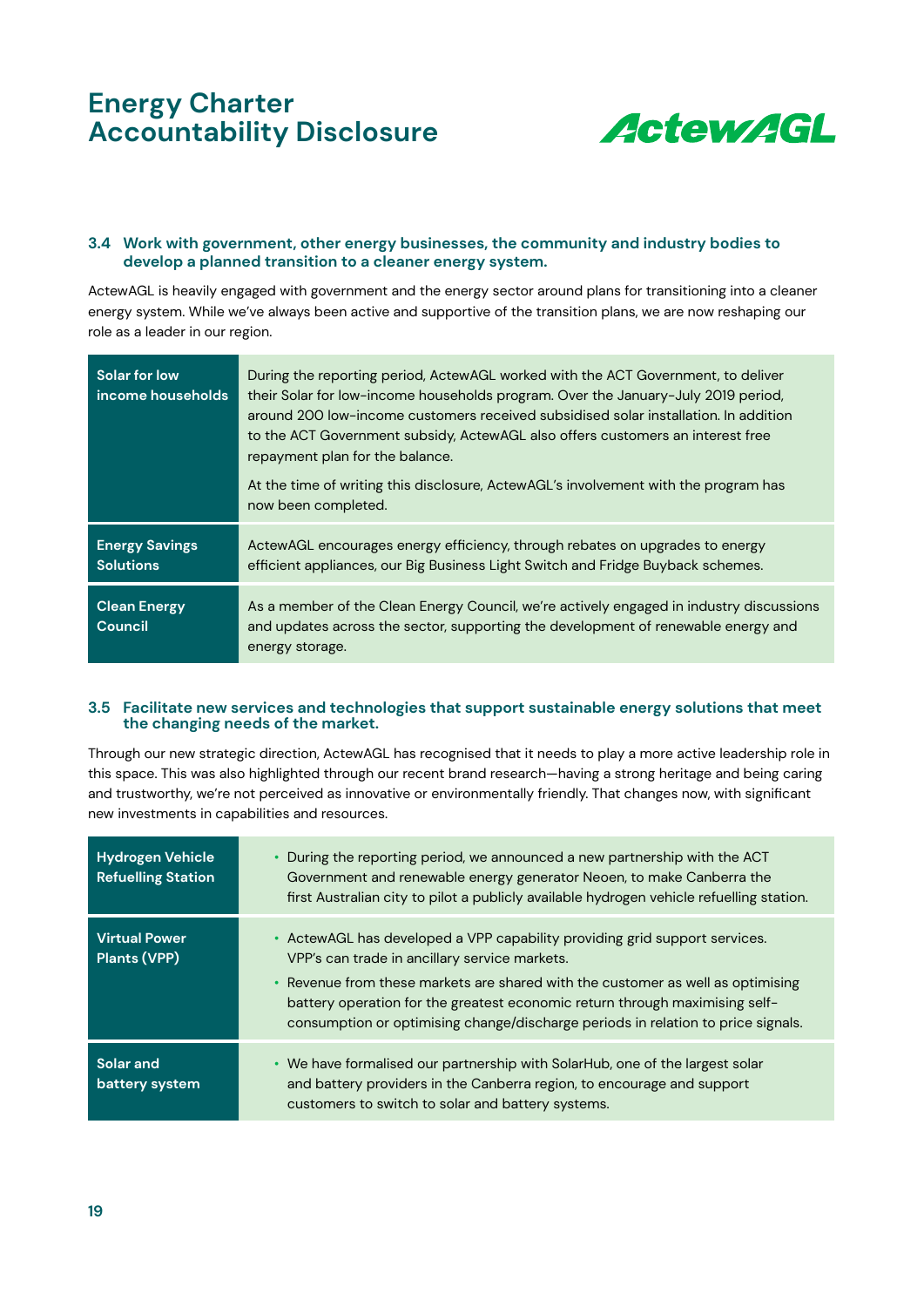

#### **3.6 Implement solutions across the supply chain:**

a. That support energy connection, service and reliability that meets customers' needs

b.To resolve service issues that impact customers and the community.

As a result of our Energy Charter commitment, we have commenced significant reforms in this area including a customer experience review, customer journey mapping to better understand the customer experience and needs across the supply chain and the appointment of a specialist to guide the implementation of recommendations.

| <b>Customer</b>                                    | We have commenced customer journey mapping across the energy system, with                                           |
|----------------------------------------------------|---------------------------------------------------------------------------------------------------------------------|
| journey mapping                                    | detailed journey mapping completed for connections and moving.                                                      |
| <b>Customer</b><br><b>Experience</b><br>Specialist | A new Customer Experience Specialist will implement recommendations resulting<br>from the customer journey mapping. |

#### **Focus areas for July 2019 – June 2020**

- The establishment of the Customer Reference Group is a priority as it will inform the decisions and changes we implement to fulfil our Energy Charter commitments.
- Expand our product range with a minimum of two new products based on demonstrated customer insights.
- Re-focus our community partnership program and introduce measurements to track the impact of these investments, in terms of customer and community benefit.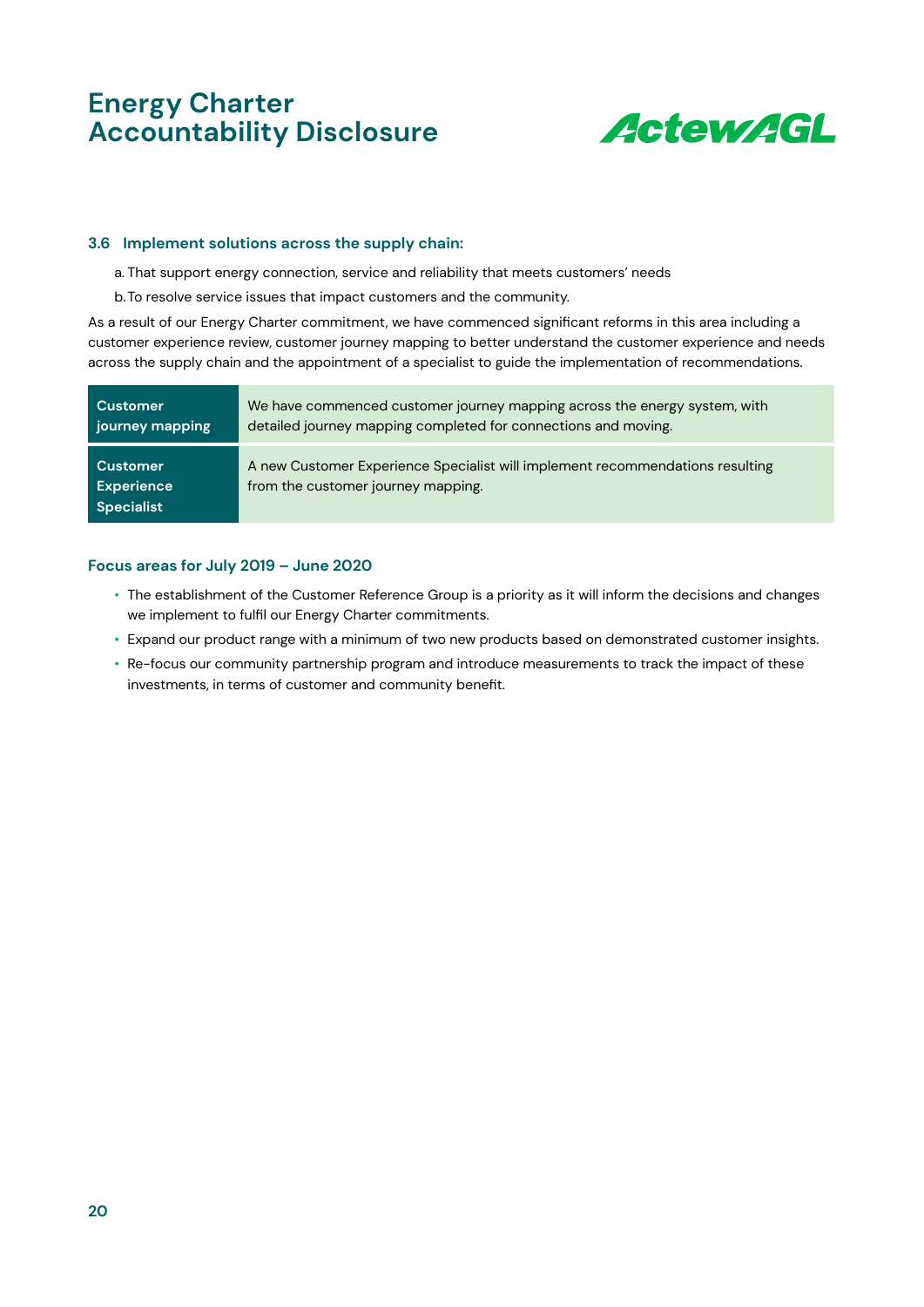

### **CUSTOMER OUTCOMES:**

The introduction of feedback surveys, following every customer interaction, and the actions taken based on these insights, has led to an increase in customer satisfaction, month on month. Complaints across each category are reducing, following the introduction of immediate feedback to call operators. An example of this in action:

I asked about my 25% discount not showing on my bill. The first answer your staff gave me was not logical so I explained that I am a qualified Accountant and I could not understand his explanation. So he went and checked and then apologised for his first response being wrong and gave another reply. I asked that he note that I did not start using my gas heating until after I arranged the 25% discount so almost all the bill should be discounted rather than by date proportion. He said he understood

and that would happen and he had noted my account but I have no confidence.

Have your staff better trained and understand how your billing works.

N/A - My meter was read incorrectly. The assistant on the phone was kind, courteous, empathic and very helpful with the path to resolution. I have been reissued another bill with ample time to pay. I do not have any suggestions

#### **CUSTOMER FEEDBACK INTERNAL RESPONSE AND ACTIONS**

The customer is receiving a 25% Pay On Time (POT) discount. I believe there was initially some confusion on when the customer will see the discount. As it's a POT discount, I believe the Agent likely did not relay that the customer will see the discount on the next invoice.

**ACTION:** I will review the resource material and training content to ensure the information is clear and available to all staff.

**ACTION:** Feedback will be provided to (name deleted for privacy)

### **PRINCIPLE 4**

for improvement.

#### **We will improve customer service**

ActewAGL has been recognised in the past for its outstanding customer service. We've also maintained a commitment to employing local people for our local Contact Centre.

This said, there are things we have learned over time and we're continuing to learn more.

ActewAGL recognises that customer service from energy businesses should be respectful, efficient and seamless. We are determined to make it easy for everyone to get the best product or service for them, regardless of their ability to engage, or interest in, the energy market. We will continually improve our processes and communication and will work together to provide better services across the supply chain to meet customer needs. These improvements evidence our commitment to improving the service to our customers into the future.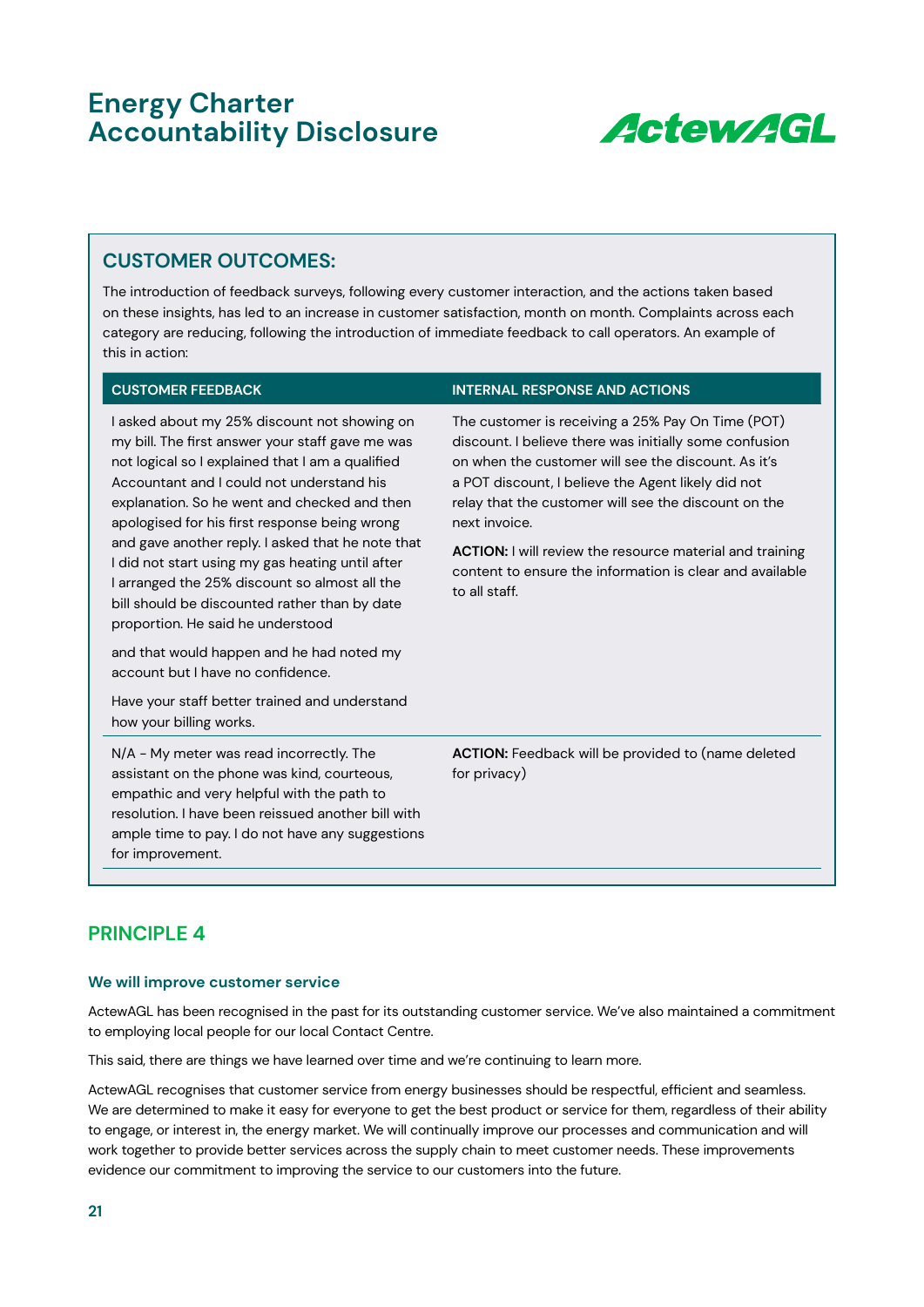

#### **4.1 Enable customers to get fair outcomes regardless of their ability or desire to participate in the energy market.**

We recognise that it should be easy for customers to make informed decisions about their energy usage and services, that outcomes should be transparent and that all customers should benefit from the transformation of the energy system.

| Assistance in<br>various languages                                 | Customers who communicate using a language other than English, or require an<br>alternate method of communication, such as relay services, are supported in better<br>managing their energy costs through the provision of an interpreter service contact<br>option, as well as TTY, for the hearing impaired.                                                                 |
|--------------------------------------------------------------------|--------------------------------------------------------------------------------------------------------------------------------------------------------------------------------------------------------------------------------------------------------------------------------------------------------------------------------------------------------------------------------|
| <b>Collaboration</b><br>with community<br>support<br>organisations | We continue to work with community organisations, including Care Financial Services,<br>the Salvation Army and St Vincent de Paul Society, to help refugees, migrants,<br>indigenous and other culturally and linguistically diverse customers to access financial<br>inclusion initiatives                                                                                    |
| <b>New Vulnerability</b><br><b>Action Plan</b>                     | As part of our commitment to the Energy Charter, we launched our Vulnerability<br>Action Plan, which aims to proactively identify and support customers who could<br>potentially experience financial hardship.                                                                                                                                                                |
| <b>Tailored payment</b><br>arrangements                            | We offer tailored payment arrangements to assist customers in accessing affordable<br>energy solutions. All customers on the ActewAGL hardship program (Staying Connected)<br>have a tailored payment arrangement and receive incentives for making consistent,<br>consecutive payments.                                                                                       |
| <b>Consistent</b><br>messaging across<br>all channels              | We have introduced 'equality of opportunity' into our retail communications, to ensure<br>that we communicate the same message through multiple channels (TV, radio, outdoor,<br>digital mediums, printed mailers and email letters). So, whichever medium a customer<br>prefers, we take steps to ensure they can access the same information and opportunities<br>as others. |
| <b>Easy to switch</b>                                              | ActewAGL has implemented changes and will continue to monitor switching behaviours<br>to ensure customers are provided with the information and support they need to switch<br>between offers/retailers.<br>We are also proactively contacting customer's on the ActewAGL hardship program to<br>ensure they are accessing our best available market offer.                    |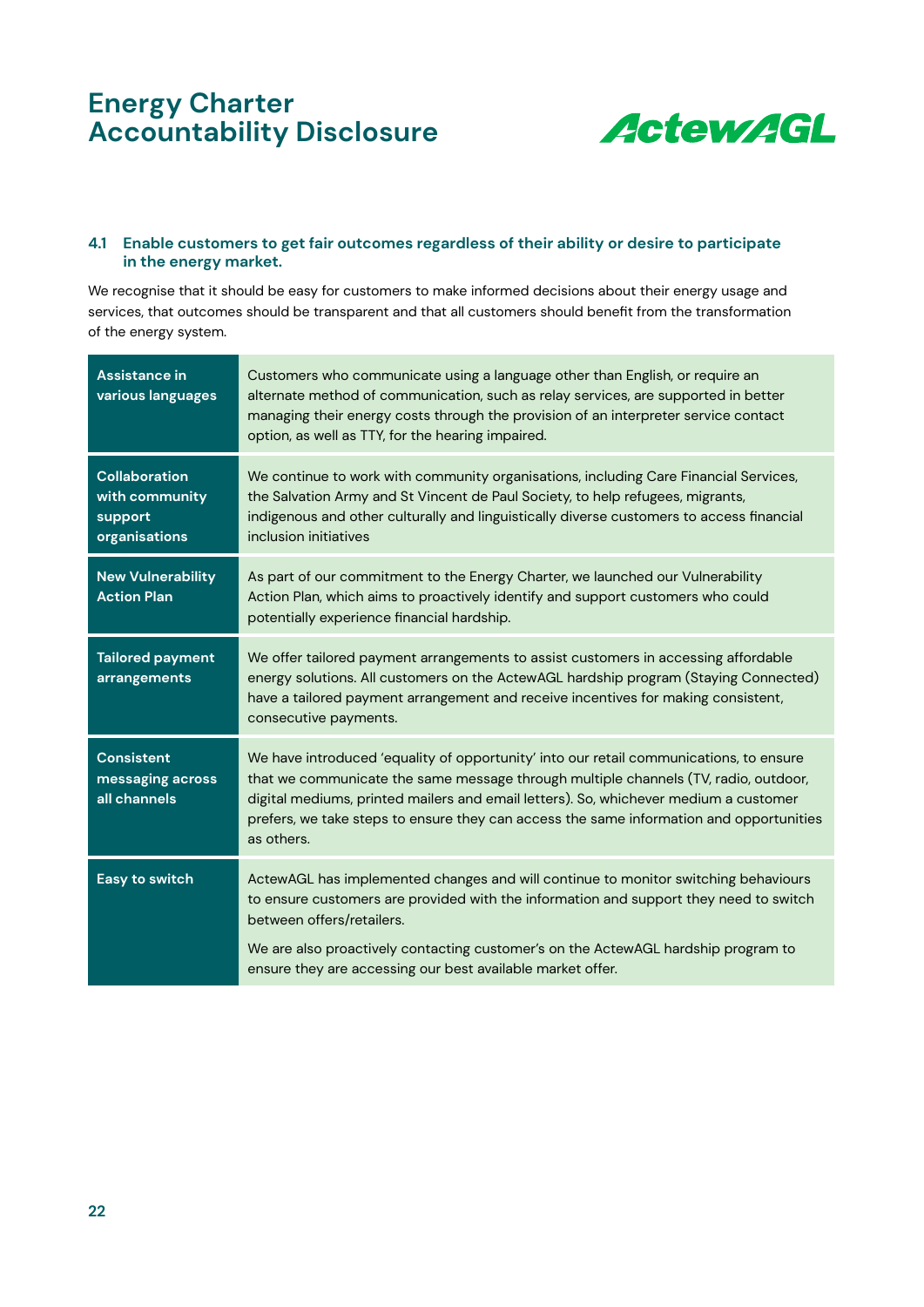

### **CUSTOMER OUTCOMES:**

The introduction of feedback surveys, following every customer interaction, and the actions taken based on these insights, has led to an increase in customer satisfaction, month on month. Complaints across each category are reducing, following the introduction of immediate feedback to call operators. An example of this in action:

|                                                                                                                                                                                                  | <b>INCREASE OVERTHE REPORTING PERIOD</b> |
|--------------------------------------------------------------------------------------------------------------------------------------------------------------------------------------------------|------------------------------------------|
| ACT Electricity hardship customers receiving<br>concessions they weren't otherwise receiving.                                                                                                    | Increase of 20 %                         |
| New reporting metrics have been introduced, as a<br>result of changes to AER Performance Reporting.<br>This will enable us to provide more in-depth<br>measurements in this area moving forward. |                                          |

#### **4.2 Empower customers by:**

a. making sure all communication is clear, in plain terms, accessible and understandable;

- b.providing insightful and useful information and accessible tools; and
- c. streamlining access to, and portability of, customer energy data.

Over the reporting period, we have commenced several significant projects, with the intention of significantly improving our multi-channel service capability.

| <b>New customer</b><br>help desk                   | Customers have indicated a desire to speak face-to-face to an ActewAGL employee<br>about their energy needs or bills. During the reporting period, we commenced<br>construction and fit-out of a new customer help desk in Canberra's CBD. Dubbed the<br>'Energy Bar', this initiative will significantly increase accessibility and will be launched in<br>September 2019. |
|----------------------------------------------------|-----------------------------------------------------------------------------------------------------------------------------------------------------------------------------------------------------------------------------------------------------------------------------------------------------------------------------------------------------------------------------|
| <b>Online tariff</b><br>calculator                 | We are building an online tariff calculator to empower customers and help them to more<br>easily understand how tariffs are structured and what this means for them.                                                                                                                                                                                                        |
| <b>Content reviews</b>                             | We have introduced more in-depth reviews of all content to ensure that it's clear,<br>accessible and understandable. When our Customer Reference Group is up and running,<br>we will utilise it to review our communications, in order to underpin customer and<br>experience-led decision making.                                                                          |
| <b>Redesigned Self-</b><br><b>Service Platform</b> | Following consumer engagement and research, we are in the process of redesigning our<br>Self-Service Platform, in order to provide the best possible user experience. Please refer<br>to principle 2.2.                                                                                                                                                                     |
| <b>Customer letters</b>                            | All customer letters were reviewed to improve ease of understanding and simplified<br>based on feedback. 72 customer letters were reviewed and re-written.                                                                                                                                                                                                                  |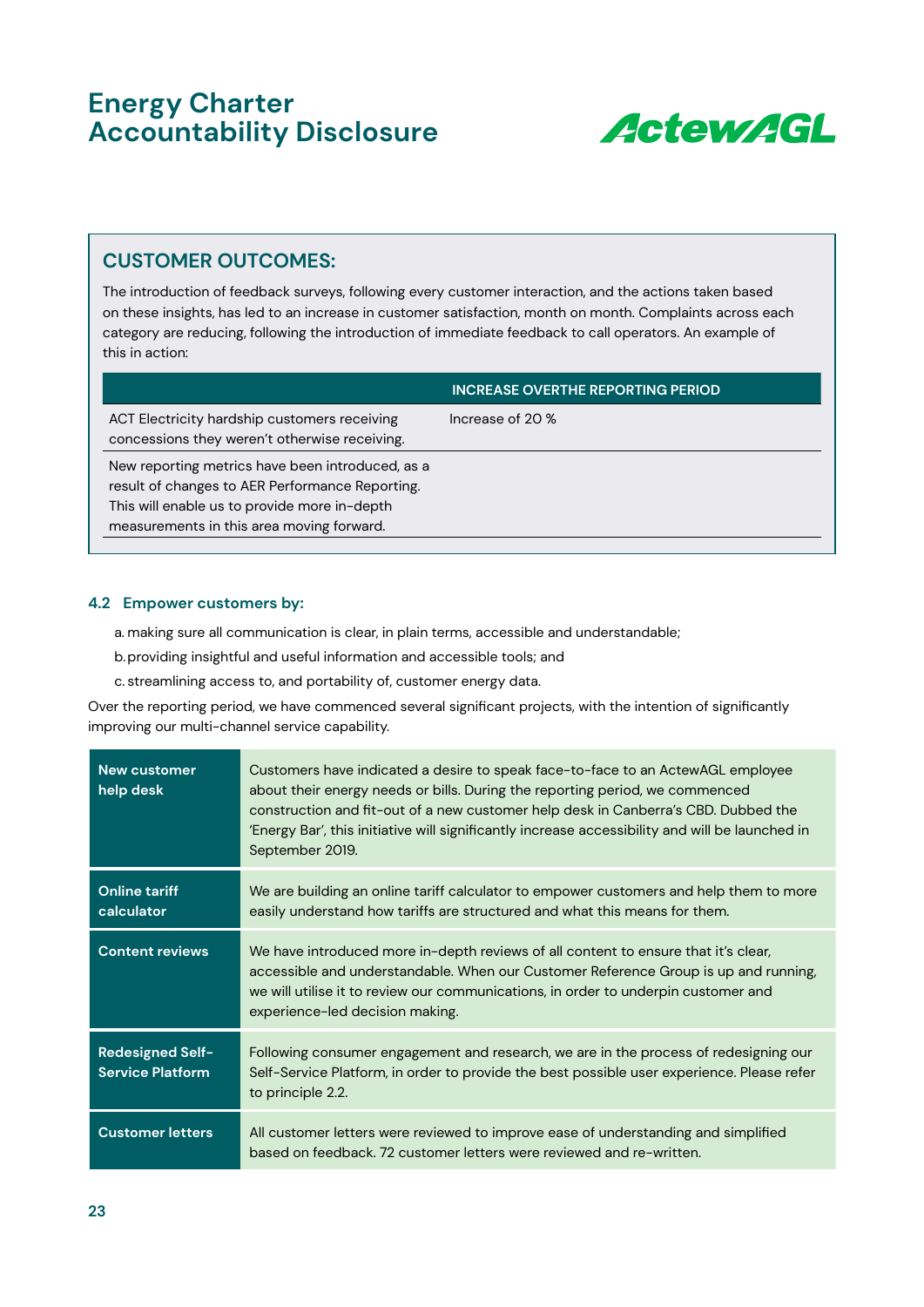

**Assistance in various languages** Customers who communicate using a language other than English, or who require an alternate method of communication, are acknowledged, recognised and supported. Please refer to principle 4.1 for details.

#### **4.3 Ensure that innovation and design in products and services, as well as communication platforms and tools, are driven by customers' needs and preferences.**

Our approach to the design of new products and communication platforms has been improved through an increase in customer insights. To do this, we invested in a specialist resource and commenced a process of reengineering key consumer touchpoints so they are driven by customer feedback. In addition, customer engagement is now being embedded across all key business areas, including product development.

| <b>Self-Service</b><br><b>Platform</b> | We've employed a User Experience Specialist and have a dedicated team working<br>on improving our self-service platform (My.ActewAGL). The system has undergone<br>a restructure to ensure a customer-centric focus and is due to be launched during<br>December 2019. We've also implemented a Self-Serve IVR, enabling customers to<br>make card payments, get extensions or billing info, 24/7. |
|----------------------------------------|----------------------------------------------------------------------------------------------------------------------------------------------------------------------------------------------------------------------------------------------------------------------------------------------------------------------------------------------------------------------------------------------------|
| Automated                              | The automated post-call surveys gives us instant feedback on customer experience                                                                                                                                                                                                                                                                                                                   |
| surveys                                | and insights into where we can improve.                                                                                                                                                                                                                                                                                                                                                            |

#### **4.4 Have effective and accessible dispute resolution processes, co-ordinated across the supply chain, to resolve customer issues and implement process improvements in response.**

We recognise that the manner in which complaints are handled forms a critical component of customer service. While we have generally performed well, when it comes to dispute resolution, there have been areas for improvement identified across the supply chain (for example, where a dispute crosses distribution and retail businesses).

| <b>Detailed journey</b><br>mapping                  | We have embarked on a process of undertaking customer journey mapping, to better<br>understand the gaps in service provision across channels. We are taking steps to close<br>these gaps and improve our ability to resolve complex complaints faster.                                                                                 |
|-----------------------------------------------------|----------------------------------------------------------------------------------------------------------------------------------------------------------------------------------------------------------------------------------------------------------------------------------------------------------------------------------------|
| <b>Dedicated</b><br><b>Customer Liaison</b><br>team | ActewAGL has a Customer Liaison team that manage dispute investigation and resolution,<br>under the guidance of the Group Manager Customer Engagement. The Customer Liaison<br>Team Leader analyses all complaints and runs weekly issues and process improvement<br>meetings, to identify and implement ongoing process improvements. |
| <b>Complaints and</b><br>dispute resolution         | Our complaint and dispute resolution processes are readily available on our website. If we<br>fail to respond to a customer's complaint within 20 days, or the customer is dissatisfied<br>with our decision about a complaint, it will be escalated to management for review.                                                         |
| <b>Policies and</b><br>procedures                   | We also have documented policies and procedures in place and provide training to our<br>team regarding customer complaints and dispute resolution.                                                                                                                                                                                     |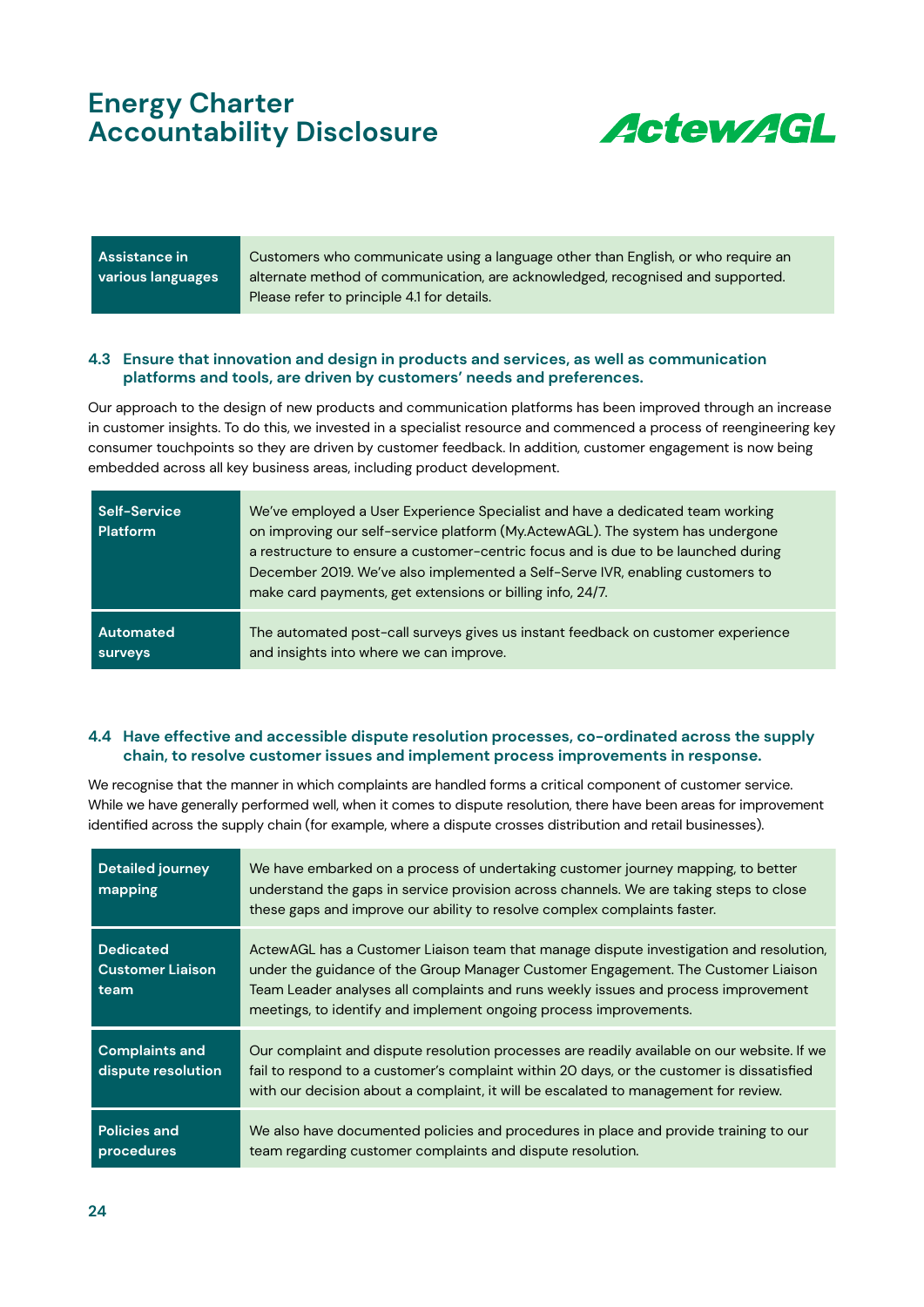

### **CUSTOMER OUTCOMES (OVER THE REPORTING PERIOD)**

#### **Billing complaints**

Electricity (ACT) – reduced by 67% Gas (ACT) – reduced by 63.3%

#### **Contact Centre Percentage calls answered within 30 seconds**

1 January 2019 – 39.3%

30 June 2019 - 71.5%

#### **Calls abandoned**

1 January 2019 – 30.6% 30 June 2019 - 3.2% calls abandoned

#### **Focus areas for July 2019 - June 2020**

- A new Customer Reference Group will help us to provide insight-led customer experiences. The establishment of this group is a key priority over the coming year.
- The opening of our 'Energy Bar' will directly address a need, expressed by customers, for face-to-face contact.
- The redevelopment of the ActewAGL digital Self-Service Platform will ensure that we are providing intuitive and simple services when and how customers prefer.
- The launch of the new ActewAGL website, including a tariff calculator, will significantly improve the accessibility of information for customers.

### **CUSTOMER OUTCOME**

The Customer Liaison team has introduced fortnightly Process Improvement Meetings. This forum is used to share issues and trends that are identified through the complaint handling process. These meetings have led to many changes in our business processes. These include improving the explanation of the 'demand tariff' on our website, following feedback by customers to Contact Centre operatives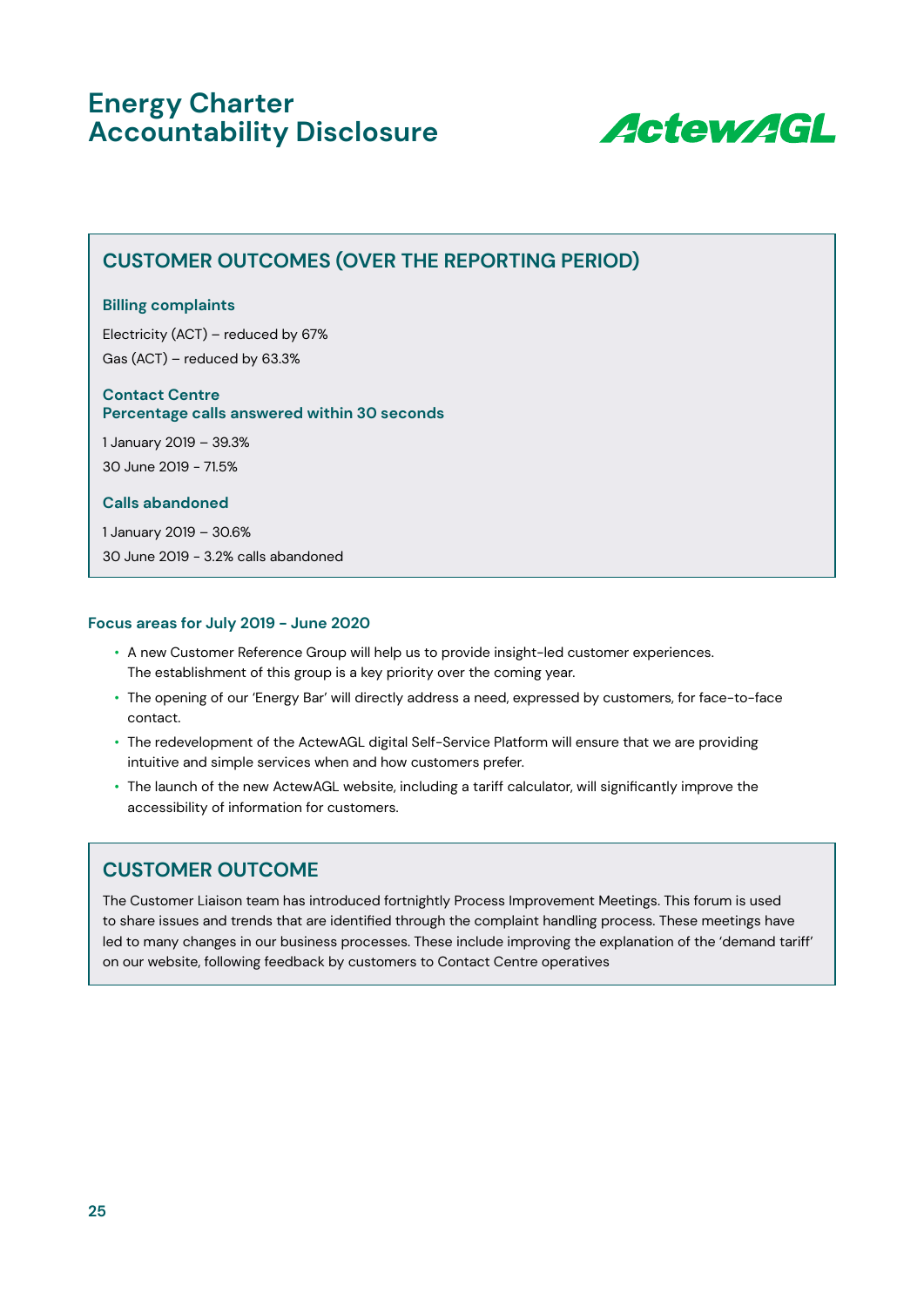

### **PRINCIPLE 5:**

#### **We will support customers facing vulnerable circumstances**

ActewAGL is experienced in supporting customers who have difficulty paying their bills during times of financial hardship. Our Staying Connected program has provided personalised support to help customers get back on track, since 2010. We also actively collaborate with government and community service organisations, to help customers in need of additional support.

While our Staying Connected program has had a significant impact on those facing financial hardship, as part of our response to the Energy Charter we identified that a focus on hardship alone is too narrow. Not all experiences of vulnerability will be the same and providing support requires solutions tailored for a wider range of circumstances.

We have been working to establish processes for early recognition of, and engagement with, customers facing vulnerable circumstances, to support these customers and collaborate with the community and government to assist those who need it most. As a result of these learnings, over the reporting period, we developed and launched our first Vulnerability Action Plan.

### Principle in action

#### **5.1 Have processes to enable early identification of and engagement with customers at risk of vulnerability, coupled with intervention measures that can prevent customers falling into hardship.**

| <b>Staying Connected</b><br>Program      | Customers at risk of hardship are identified in a number of ways, both externally<br>and internally, including through ongoing engagement with our customer service<br>representatives.                                                                                                                                                                                                                      |
|------------------------------------------|--------------------------------------------------------------------------------------------------------------------------------------------------------------------------------------------------------------------------------------------------------------------------------------------------------------------------------------------------------------------------------------------------------------|
| <b>Enduring Support</b><br><b>Scheme</b> | We launched the Enduring Support Scheme, supporting customers who have unique<br>requirements as a result of domestic or family violence.<br>Given the sensitive nature of this area, ActewAGL will report on incremental increase<br>in uptake, in percentage terms, in future reports.                                                                                                                     |
| Bring your bill day                      | Through our 'Bring your bill days' customers have had the opportunity to bring their bill<br>along and ask employee any questions they have, about their energy service or usage.<br>This has become a key touchpoint for identifying customers facing hardship and enables<br>employee to proactively offer solutions or referrals to our Staying Connected program, as<br>well as other relevant services. |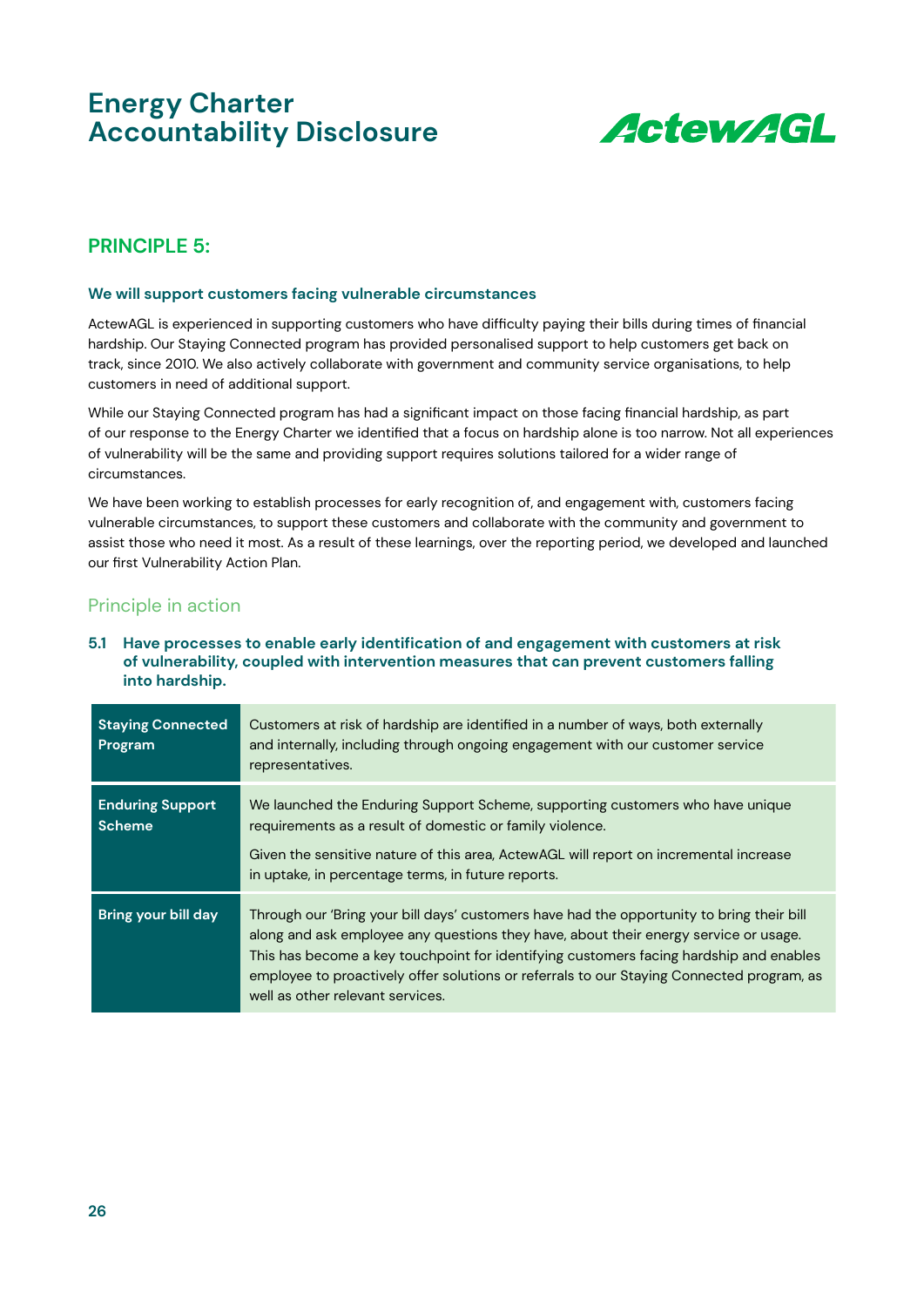

#### **5.2 Provide products and services that are tailored to customers facing vulnerable circumstances and support them to get back on track**

| <b>Vulnerability</b><br><b>Action Plan</b> | ActewAGL developed and launched its Vulnerability Action Plan, outlining our activities<br>and commitment to increasing financial inclusion and resilience amongst our customers.                                                                                                                                                                                                    |
|--------------------------------------------|--------------------------------------------------------------------------------------------------------------------------------------------------------------------------------------------------------------------------------------------------------------------------------------------------------------------------------------------------------------------------------------|
| <b>Flexible payment</b><br>arrangements    | Customers experiencing hardship are offered flexible payment arrangements, as well<br>as exceptions to criteria which may otherwise restrict access to market offers, such as<br>e-billing and payment via direct debit. Accounts are also assessed to ensure customers<br>are receiving all available concessions and discounts.                                                    |
| <b>Energy</b><br><b>Support Fund</b>       | In 2017-18 and 2018-19, ActewAGL and the ACT Government committed to spend up<br>to \$500K in each year (\$1m in total) to support the community via energy vouchers,<br>financial education and other programs. This Energy Support Fund is continuing in<br>2019-20, with ActewAGL and the ACT Government committing once again to spend<br>up to \$500K supporting the community. |

### **CUSTOMER OUTCOMES:**

As at 30 June 2019, hardship electricity customers in the ACT, on a market offer, increased by 38.8% from the previous quarter.

We continue to encourage customers on a SRC to benefit from a discount offer and regularly reach out to encourage they contact us.

Through our collaboration with Care Financial Services 1044 customers received \$100 energy vouchers from the Energy Support Fund and 27 were offered one-on-one financial capability appointments. These appointments are basic financial literacy and budgeting sessions by the Energy Support Employee at Care Financial Services. A number of these transitioned into formal financial counselling appointments.

#### **5.3 Provide flexible solutions that are easy to access and are provided by specially trained frontline employee with expertise in supporting those customers who face additional barriers to engaging with the energy market.**

| <b>Training and</b><br>professional<br>development | Our ongoing training and professional development programs were updated, to better<br>equip our customer service employee to identify signs of financial vulnerability, as well<br>as to proactively and effectively offer referrals and solutions. Some of this training is now<br>presented by Lifeline. To test our employees' ability to sense and react appropriately<br>to these signs, we include vulnerability and hardship scenarios in some of our 'mystery<br>shopper' calls. |
|----------------------------------------------------|------------------------------------------------------------------------------------------------------------------------------------------------------------------------------------------------------------------------------------------------------------------------------------------------------------------------------------------------------------------------------------------------------------------------------------------------------------------------------------------|
| <b>Customer</b>                                    | We've employed a dedicated Training Officer to design and deliver contemporary                                                                                                                                                                                                                                                                                                                                                                                                           |
| <b>Experience and</b>                              | customer service training that responds to employee and customer feedback and                                                                                                                                                                                                                                                                                                                                                                                                            |
| <b>Training Officer</b>                            | emerging trends.                                                                                                                                                                                                                                                                                                                                                                                                                                                                         |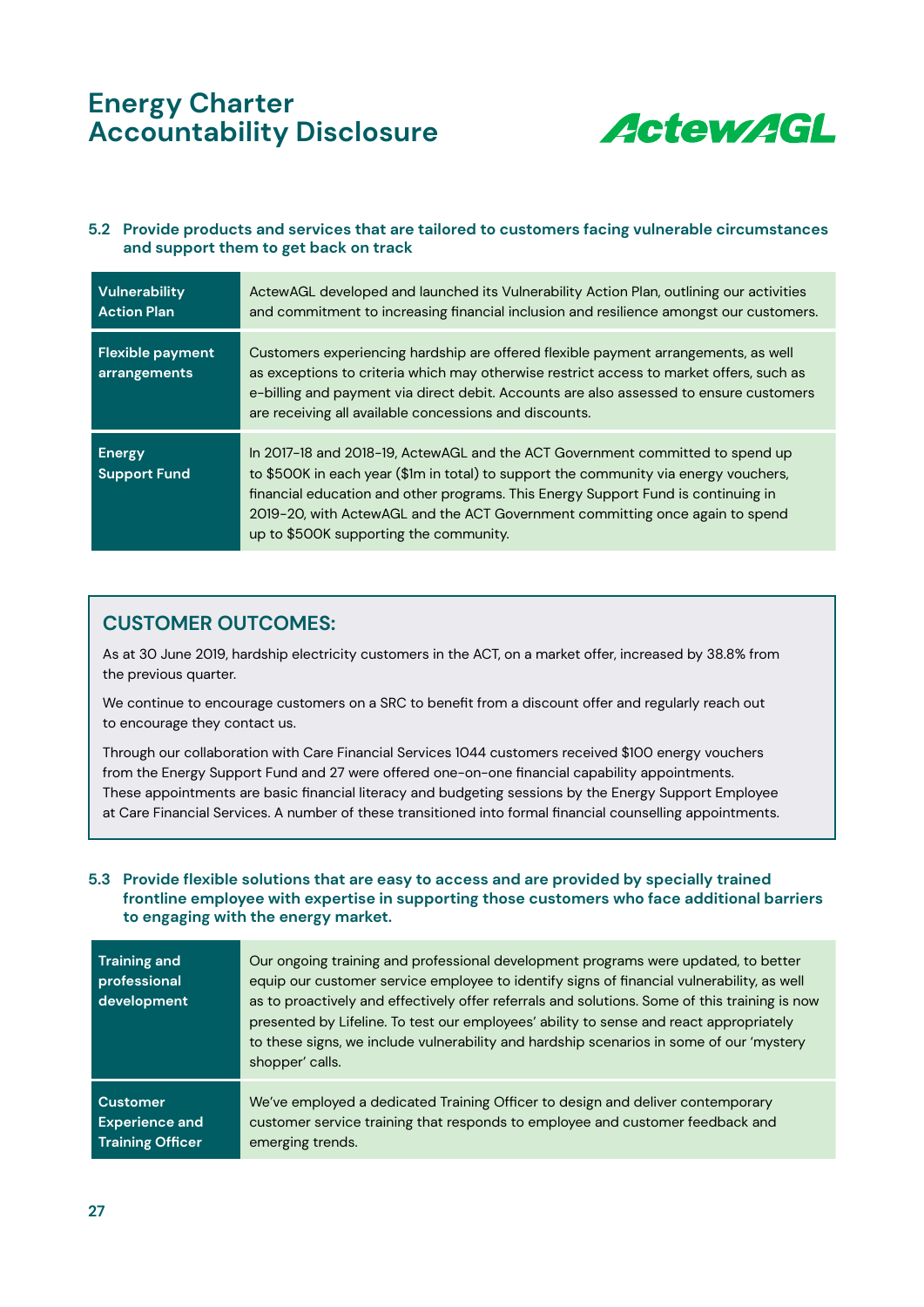

| <b>Enduring Support</b>             | We launched our Enduring Support Scheme, supporting customers who have unique                                                                                                                                                                                                                                    |
|-------------------------------------|------------------------------------------------------------------------------------------------------------------------------------------------------------------------------------------------------------------------------------------------------------------------------------------------------------------|
| <b>Scheme</b>                       | requirements as a result of domestic or family violence.                                                                                                                                                                                                                                                         |
| <b>Staying Connected</b><br>program | Customers on the Staying Connected Program receive incentive payments, after making<br>an agreed number of consecutive payments. This encourages customers to make regular<br>and achievable contributions towards their energy costs.<br>Between 1 January and 30 June 2019, 2725 incentive payments were made. |
| Improved<br>online contact          | The contact rate (measured on completions and page visitation), for our website's<br>customer assistance page, has been performing below expectations. Following<br>consultation, this contact option is being redesigned, with a focus on increased<br>accessibility and usability.                             |
| Increased face-to-                  | We are increasing our outreach capacity through the involvement of specially-trained                                                                                                                                                                                                                             |
| face capacity                       | hardship employees in shopping centre kiosks and at 'Bring your bill days'.                                                                                                                                                                                                                                      |

#### **5.4 Take a collaborative approach, partnering across the energy supply chain and with government and community service organisations to implement innovative solutions that improve outcomes (affordability or experience) for customers facing vulnerable circumstances.**

| <b>Energy</b><br><b>Efficiency</b><br>Program                      | We are working with the ACT Government, to ensure that households with concession<br>cards are considered first for Energy Efficiency program support, as well as working<br>closely with ACT Housing.<br>We offer higher rebates for households with concession cards, for energy efficient<br>heating and hot water appliances through our Energy Savings Solutions.                                                                                                                                                                                                                                                                                                          |
|--------------------------------------------------------------------|---------------------------------------------------------------------------------------------------------------------------------------------------------------------------------------------------------------------------------------------------------------------------------------------------------------------------------------------------------------------------------------------------------------------------------------------------------------------------------------------------------------------------------------------------------------------------------------------------------------------------------------------------------------------------------|
| <b>Vulnerability</b><br><b>Action Plan</b>                         | Our focus has remained on working directly with community organisations. Our<br>Vulnerability Action Plan was a direct result of feedback received from these<br>organisations and customers.                                                                                                                                                                                                                                                                                                                                                                                                                                                                                   |
| <b>Debt Reduction</b><br><b>Heating Upgrade</b>                    | During the reporting period, we've completed a debt reduction heating upgrade trial<br>and updated two gas heating systems to 6-star ducted gas heating systems. This Debt<br>Reduction Heating Upgrade Program (DRHUP) is run in collaboration with the ACT Civil<br>and Administrative Tribunal (ACAT) and Care Financial Services. The sensitive financial<br>position of these customers meant that they were unable to make a capital contribution<br>to the costs of the installations. As such, ActewAGL worked in partnership with the ACAT<br>and Care Financial Services to deliver free heating upgrades (ducted gas heating and<br>reverse cycle air conditioning). |
| <b>Collaboration</b><br>with community<br>support<br>organisations | ActewAGL works closely with Care Financial Services, Salvation Army Moneycare, St<br>Vincent De Paul, the ACTsmart program, Lifeline Canberra, LegalAid, DVCS, COTA and our<br>partners in business, to provide ongoing training and feedback to our employee. All our<br>customer-facing and Contact Centre employees undertake mental health awareness<br>training, including training for managing difficult conversations.                                                                                                                                                                                                                                                  |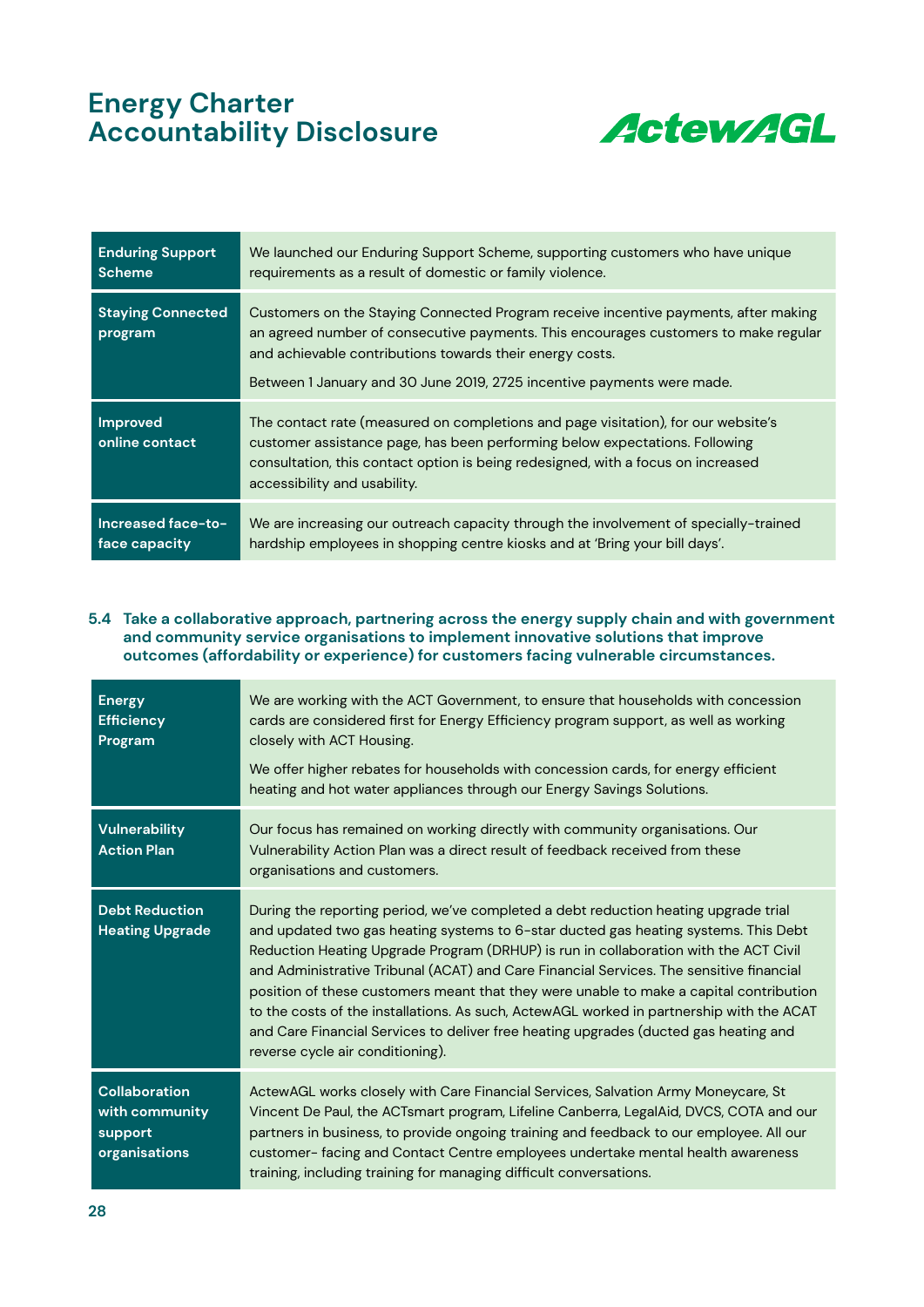

| <b>Collaboration for</b><br>our Enduring<br><b>Support Scheme</b> | Our Enduring Support Scheme assists customers who have engaged financial counsellors<br>to manage debts incurred through domestic or family violence. We are currently<br>developing processes and policies for a possible alignment with the Domestic Violence<br>Crisis Service 'Staying@Home' program, Care Financial Services 'Assistance Beyond<br>Crisis' program and the ACAT 'Debt Horizon' Program. |
|-------------------------------------------------------------------|--------------------------------------------------------------------------------------------------------------------------------------------------------------------------------------------------------------------------------------------------------------------------------------------------------------------------------------------------------------------------------------------------------------|
| <b>CEO discussions</b>                                            | Our CEO held a series of one-on-one discussions with representatives from community                                                                                                                                                                                                                                                                                                                          |
| with community                                                    | sector organisations who provide services to financially vulnerable members of the                                                                                                                                                                                                                                                                                                                           |
| support groups                                                    | community.                                                                                                                                                                                                                                                                                                                                                                                                   |
| <b>Community run</b>                                              | Participation in various community-run workshops has led to a number of Bring Your Bill                                                                                                                                                                                                                                                                                                                      |
| workshops                                                         | days, as well as the decision to open the 'Energy Bar' shopfront in Canberra's CBD.                                                                                                                                                                                                                                                                                                                          |
| <b>Solar for</b><br>low income                                    | We work with the ACT Government and have installed around 200 new solar systems for<br>low income households. This is partly funded by government grants and an interest free<br>repayment plan from ActewAGL. This assists customers with energy savings over the<br>longer term.                                                                                                                           |

#### **Focus areas for July 2019 - June 2020**

- Improved data and analytics will help us to proactively identify customers at risk of hardship. We see a key opportunity to leverage deep data and analytics capabilities to help us with the earlier identification of customers experiencing hardship.
- We have identified an opportunity for expanded outreach, through the use of shopping centre kiosks and the 'Energy Bar' concept.

### **CUSTOMER OUTCOMES:**

Energy Support Vouchers provide hardship customers with an annual \$100 credit, which can be applied to gas or electricity in times of need. These are distributed by Care Financial, St Vincent de Paul Society, Salvation Army and ACT Civil and Administrative Tribunal.

**4000 Energy Support Vouchers have been issued.**

**86% of voucher recipients had since made four or more payments 1 in 4 recipients have subsequently paid their debt in full.**

#### **41% have reduced their debt following receipt of the voucher.**

"I thought I was getting the concession rebate for my pension concession card but when we spoke to the consultant from the Staying Connected program at ActewAGL, it turned out that I wasn't. I was very pleased to get a very notable credit to my account as it was back-dated. I also got a discount on my bill. Because of the changes we made in the budget coaching session, I could comfortably use the air conditioning unit during the very hot period in the summer. Previously I used fans, but it was so nice to use the air conditioning without having to worry about the impact on my bill."

Budget Coaching Client